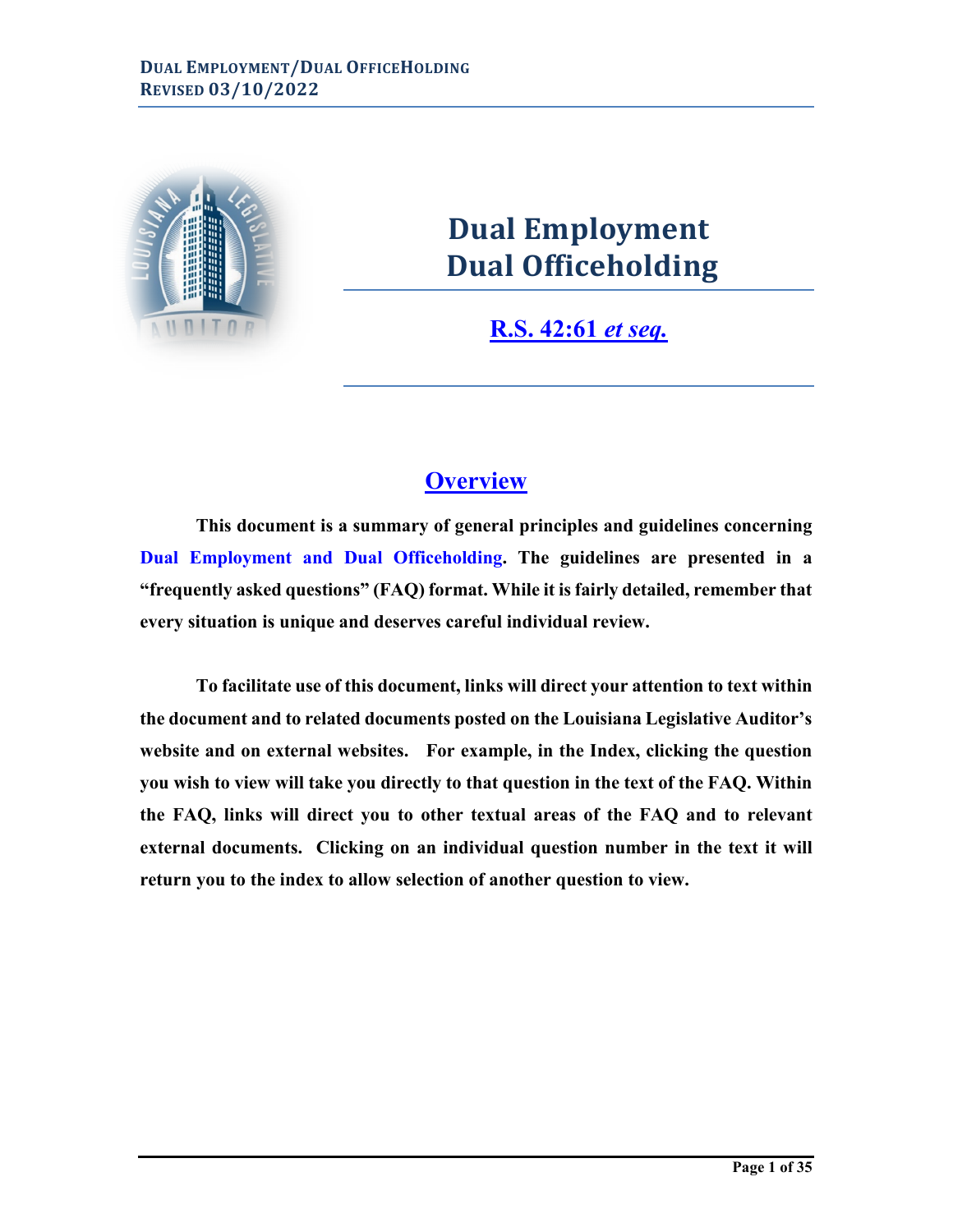# **Index**

- <span id="page-1-0"></span>**[1.](#page-2-0) What law defines and regulates dual employment and dual officeholding?**
- **[2.](#page-2-1) What office makes determinations regarding the provisions of the dual employment and dual officeholding law?**
- **[3.](#page-2-2) What is the purpose of 42:61** *et seq***?**
- **[4.](#page-2-3) To whom does 42:61 apply?**
- **[5.](#page-3-0) Which pertinent terms are defined by [R.S. 42:61](http://www.legis.la.gov/Legis/Law.aspx?d=99495)** *et seq.***?**
- **[6.](#page-4-0) What pertinent prohibitions are included in the dual employment/dual officeholding law?**
- **[7.](#page-6-0) What types of situations indicate incompatible offices that otherwise might be allowed under the dual employment/dual officeholding laws?**
- **[8.](#page-7-0) Which civil remedies and/or penalties are associated with the holding of dual employment or dual offices?**
- **[9.](#page-9-0) Which exemptions allow for dual employment/dual officeholding?**
- **[10.](#page-11-0) Which special rules exist for members of a planning commission?**
- **[11.](#page-12-0) Which special rules exist for judges?**
- **[12.](#page-13-0) What special rules exist for members of the Legislature?**
- **[13.](#page-13-1) Which other special rules address dual employment/dual officeholding?**
- **[14.](#page-13-2) What is the effect of the 2010 repeal of the form of government known as Commission or City Manager Plan?**

*[Attorney General Opinions](#page-14-0)*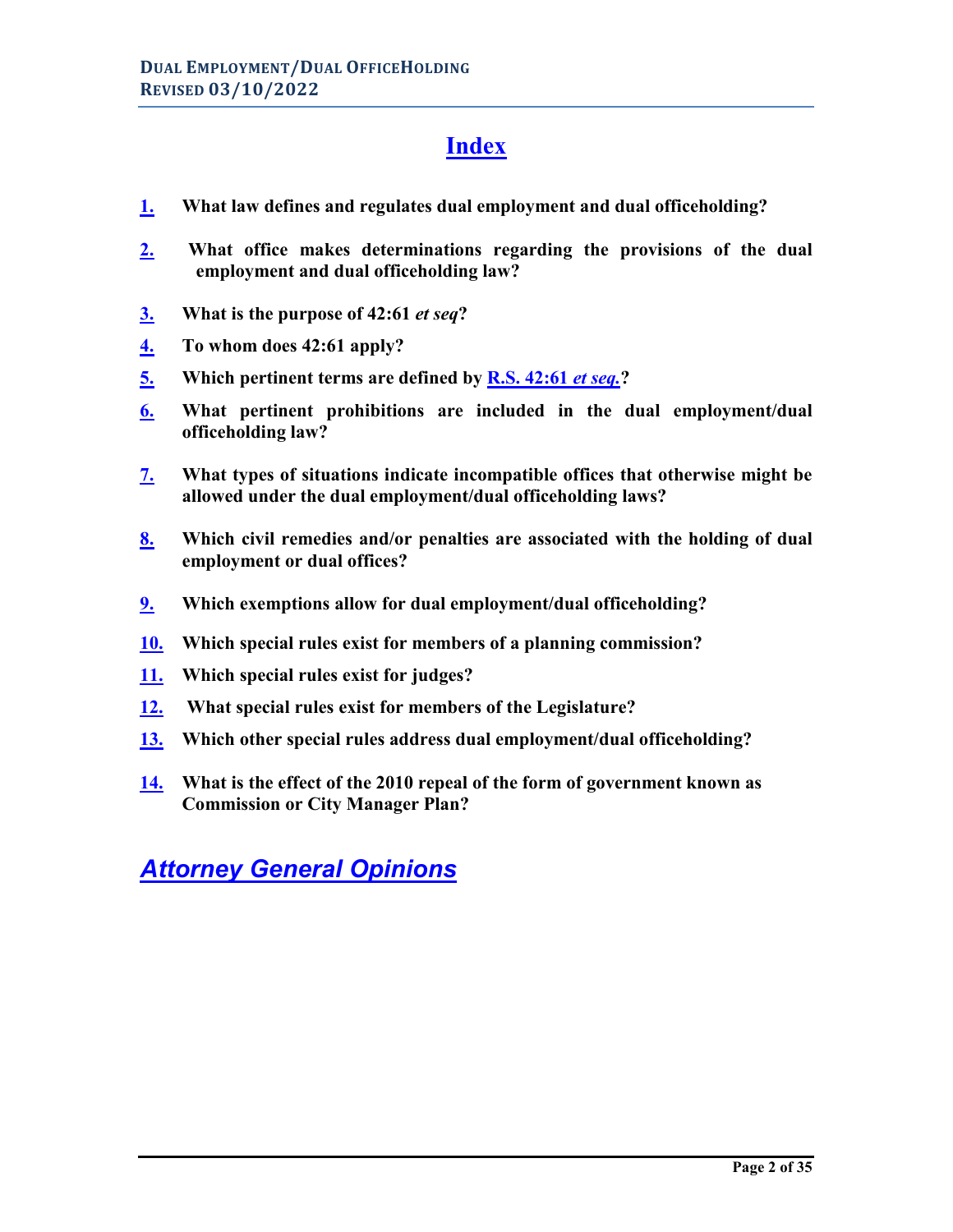# **DUAL EMPLOYMENT/DUAL OFFICEHOLDING**

- <span id="page-2-0"></span>**[Q.1.](#page-1-0) What law defines and regulates dual employment and dual officeholding? [R.S. 42:61](http://www.legis.la.gov/Legis/Law.aspx?d=99495)** *et seq.*  **[LaConst. Art. 10, § 22](http://www.legis.la.gov/Legis/Law.aspx?d=206314)**
- **A.1.** La**.** [R.S. 42:61](http://www.legis.la.gov/Legis/Law.aspx?d=99495) *et seq.* govern both dual employment and dual officeholding in Louisiana. La. Const. Art. 10,  $\S 22$  empowers the Legislature to enact laws defining and regulating dual employment, and defining, regulating, and prohibiting dual officeholding in state and local government.
- <span id="page-2-1"></span>**[Q.2.](#page-1-0) What office makes determinations regarding the provisions of the dual employment and dual officeholding law?**
- **A.2. The Louisiana Attorney General's office makes determinations regarding the provisions of the dual employment and dual officeholding law.**
- <span id="page-2-2"></span>**[Q.3.](#page-1-0) What is the purpose of [R.S. 42:61](http://www.legis.la.gov/Legis/Law.aspx?d=99495)** *et seq.***?**
- **A.3**. In R.S. [42:61](http://www.legis.la.gov/Legis/Law.aspx?d=99495) the Legislature stated in its declaration of policy that the maintenance of a democratic society requires that public officials and employees perform the public business in a manner that serves to promote and maintain in the general citizenry a high level of confidence and trust in public officials, public employees, and governmental decisions. Attainment of this trust is impaired when a public official or employee holds two or more public offices or public jobs that by their particular nature conflict with the duties and interests of each other. Confidence and trust by the general citizenry in public officials, employees, and governmental decisions may also be impaired by the excessive accumulation of governmental power that may result from public officials or employees holding two or more public offices or public jobs.

The Legislature also stated that it is the purpose of the dual employment/dual officeholding law to implement a policy that will serve to maintain a high level of trust and confidence by the general citizenry in public officials, employees, and governmental decisions of the government of this state and of its political subdivisions by defining and regulating dual employment and by defining, regulating, and prohibiting dual officeholding.

# <span id="page-2-3"></span>**[Q.4.](#page-1-0) To whom does R.S. 42:61, et seq. apply?**

- **A.4. [R.S. 42:61,](http://www.legis.la.gov/Legis/Law.aspx?d=99495) et seq.,** as stated in the Declaration of Policy**,** applies to:
	- All public officials; and
	- **public employees**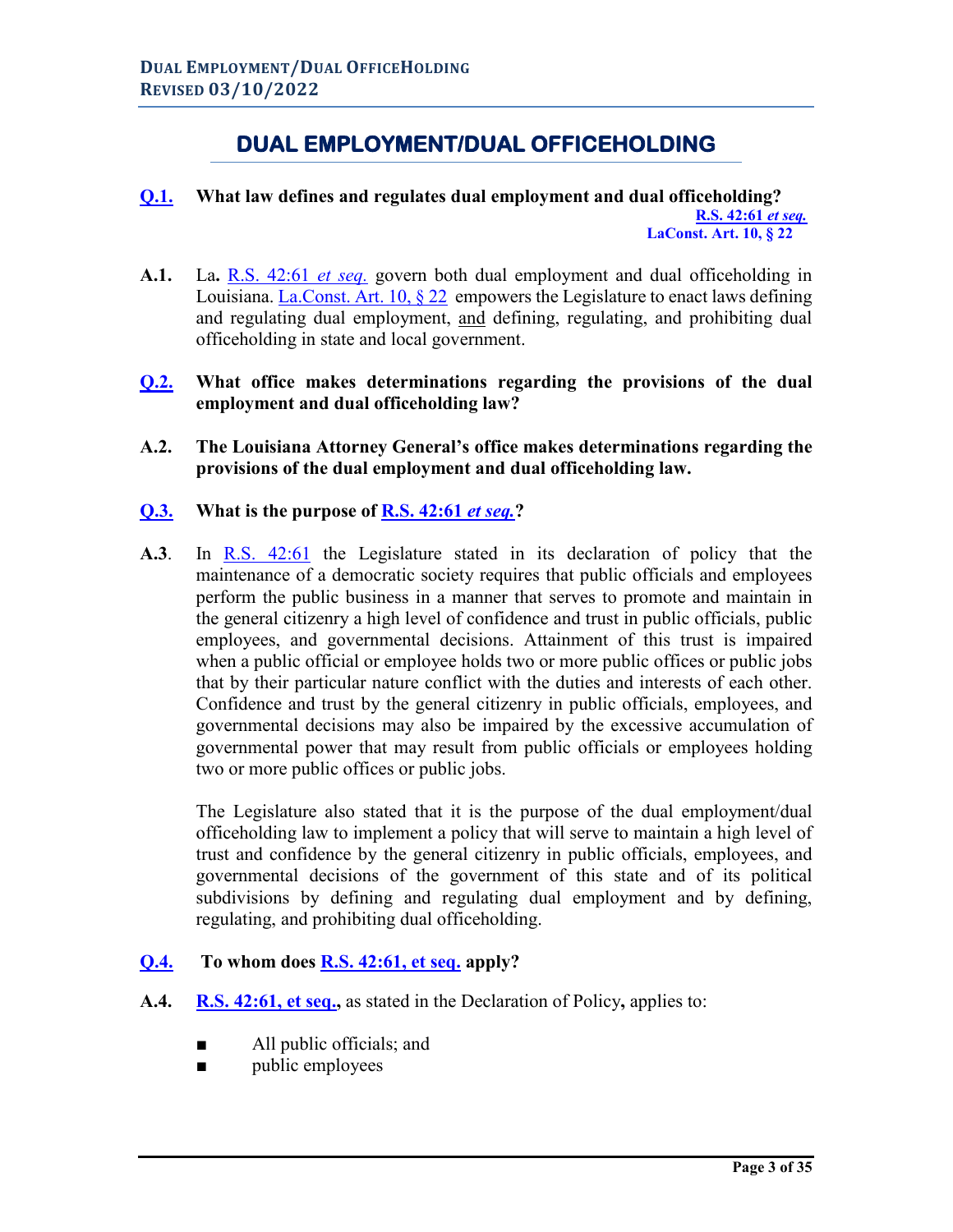Definitions in R.S. 42:62 provide a list of public employees and officers in the executive, legislative and judicial branches, as well as in political subdivisions.

#### <span id="page-3-0"></span>**[Q.5.](#page-1-0) Which pertinent terms are defined by [R.S. 42:61,](http://www.legis.la.gov/Legis/Law.aspx?p=y&d=99495) et seq.?**

#### **[R.S. 42:62](http://www.legis.la.gov/Legis/Law.aspx?d=99496)**

**A.5.** ■**"Elective office"** means any position that is established or authorized by the constitution or laws of this state or by the charter or ordinances of any political subdivision thereof, that is not a political party office, and that is filled by vote of the citizens of this state or of a political subdivision thereof.

■**"Appointive office"** means any office in any branch of government or other position on an agency, board, or commission or any executive office of any agency, board, commission, or department that is specifically established or specifically authorized by the constitution or laws of this state or by the charter or ordinances of any political subdivision thereof and that is filled by appointment or election by an elected or appointed public official or by a governmental body composed of such officials of this state or of a political subdivision thereof.

■**"Employment"** means any job compensated on a salary or per diem basis, other than an elective or appointive office, in which a person is an employee of the state government or of a political subdivision thereof.

**◊** The payment of a nominal fee to a volunteer firefighter does not change his or her status as a volunteer to that of a public employee. Because an uncompensated volunteer firefighter is not a public employee, he or she may serve on the board governing the fire protection district. **[AG Op. No. 08-0031](https://links.lla.la.gov/go.nsf/getAGO?OpenAgent&agokey=08-0031)**. The determination of what is a nominal fee is a fact specific question. **[AG Op. No. 10-0053](https://links.lla.la.gov/go.nsf/getAGO?OpenAgent&agokey=10-0053)** 

**◊** Service as a voluntary, uncompensated auxillary police officer does not constitute employment for the purposes of the Dual Officeholding and Dual Employment Law. **[AG Op. No. 19-0055](https://links.lla.la.gov/go.nsf/getAGO?OpenAgent&agokey=19-0055)**

◊ Employees of a charter school, including any bus drivers, operated by a non-profit corporation do not hold public positions and/or employment with the State or a political subdivision; therefore, the provisions of the Dual Officeholding and Dual Employment Law are not applicable as to that position of employment.

**[AG Op. No. 20-0134](https://links.lla.la.gov/go.nsf/getAGO?OpenAgent&agokey=20-0134)**

■**"Full time"** means the period of time that a person normally works or is expected to work in an appointive office or employment and which is at least seven hours per day of work and at least thirty-five hours per week of work.

■**"Part time"** means the period of time that a person normally works or is expected to work in an appointive office or employment which is less than the number of hours of work defined as full time.

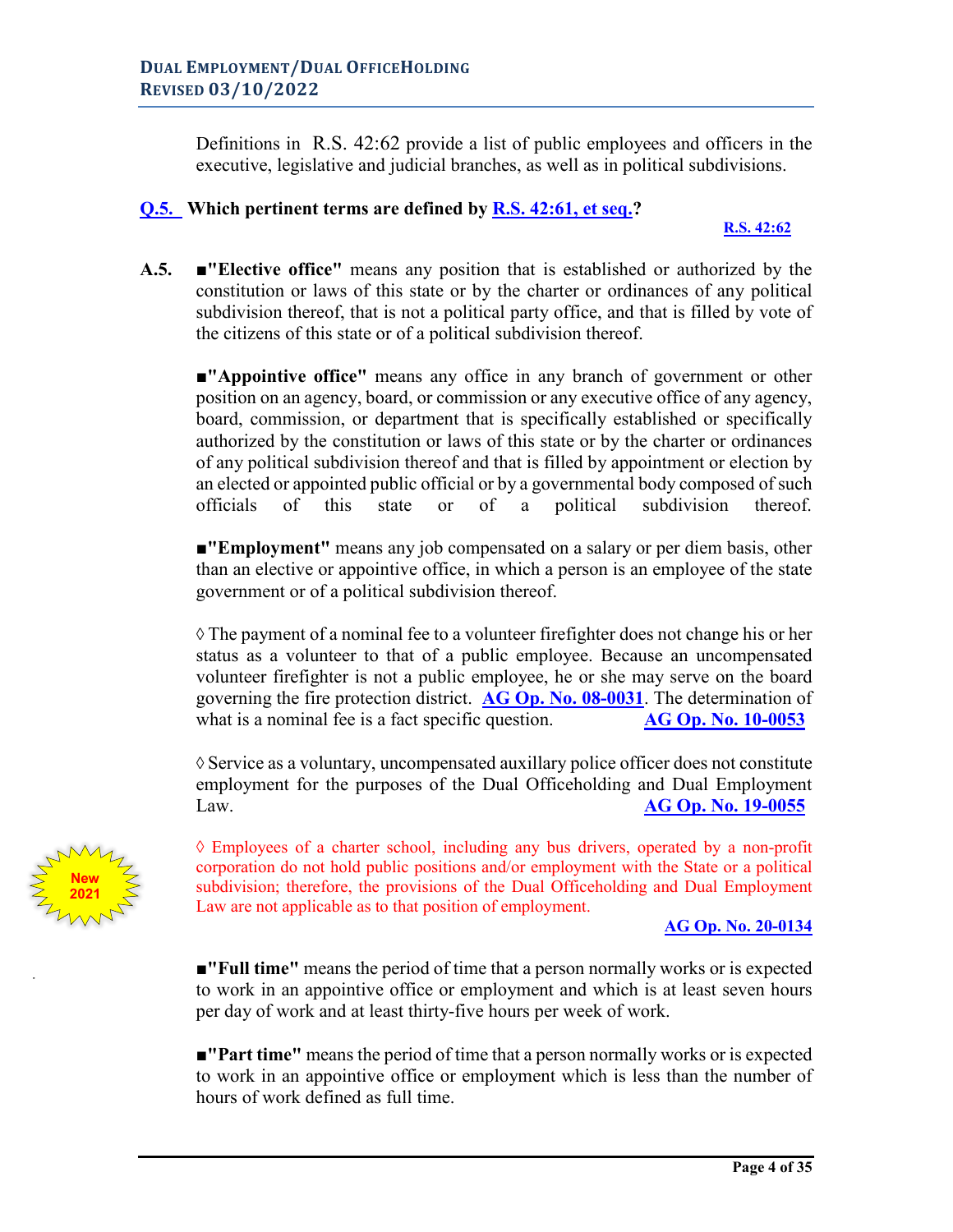■**The executive branch of state government** includes the following named officers and all other officers, agents, employees, or other persons holding or exercising an employment with them, namely, the governor; lieutenant governor; secretary of state; attorney general; treasurer; commissioner of agriculture; commissioner of insurance; superintendent of education; members of the State Civil Service Commission, the Public Service Commission, the Board of Regents, the Board of Supervisors of Louisiana State University and Agricultural and Mechanical College, the Board of Supervisors of Southern University and Agricultural and Mechanical College, the State Board of Elementary and Secondary Education, the Board of Trustees for State Colleges and Universities, and the State Bond Commission.

The executive branch shall also include the officers, members, agents, and employees of any department, office, agency, instrumentality, board, commission, or other entity created by the constitution or by law whose functions are not primarily legislative, judicial, or local in nature or operation.

■**The legislative branch of state government** includes the members of the Senate and the House of Representatives, the officers, agents, and employees of the legislature of either house or of a committee of either house thereof, the legislative auditor, legislative fiscal officer, or any other agency created by law that is primarily legislative in nature, and any other legislative officer, office, or instrumentality of the state.

■**The judicial branch of state government** includes all judges, employees, and agents of the supreme court, the judicial administrator, courts of appeal, district courts, including the civil and criminal district courts of Orleans Parish, parish courts, city courts, juvenile and family courts, and any other judicial offices and instrumentalities of the state, but does not include judges or employees of courts not enumerated in R.S. 42:62.

■**"Political subdivision"** means a parish, municipality, and any other unit of local government, including a school board, and a special district authorized by law to perform governmental functions. In addition, mayor's courts, justice of the peace courts, district attorneys, sheriffs, clerks of court, coroners, tax assessors, registrars of voters, and all other elected parochial officials are separate political subdivisions.

#### <span id="page-4-0"></span>**[Q.6.](#page-1-0) What pertinent prohibitions are included in the dual employment/dual officeholding law? [R.S. 42:63](http://www.legis.la.gov/Legis/Law.aspx?d=99497)**

**A.6.** ■ No person holding an elective office, appointive office, or employment in any of the branches of state government or of a political subdivision thereof shall at the same time hold another elective office, appointive office, or employment in the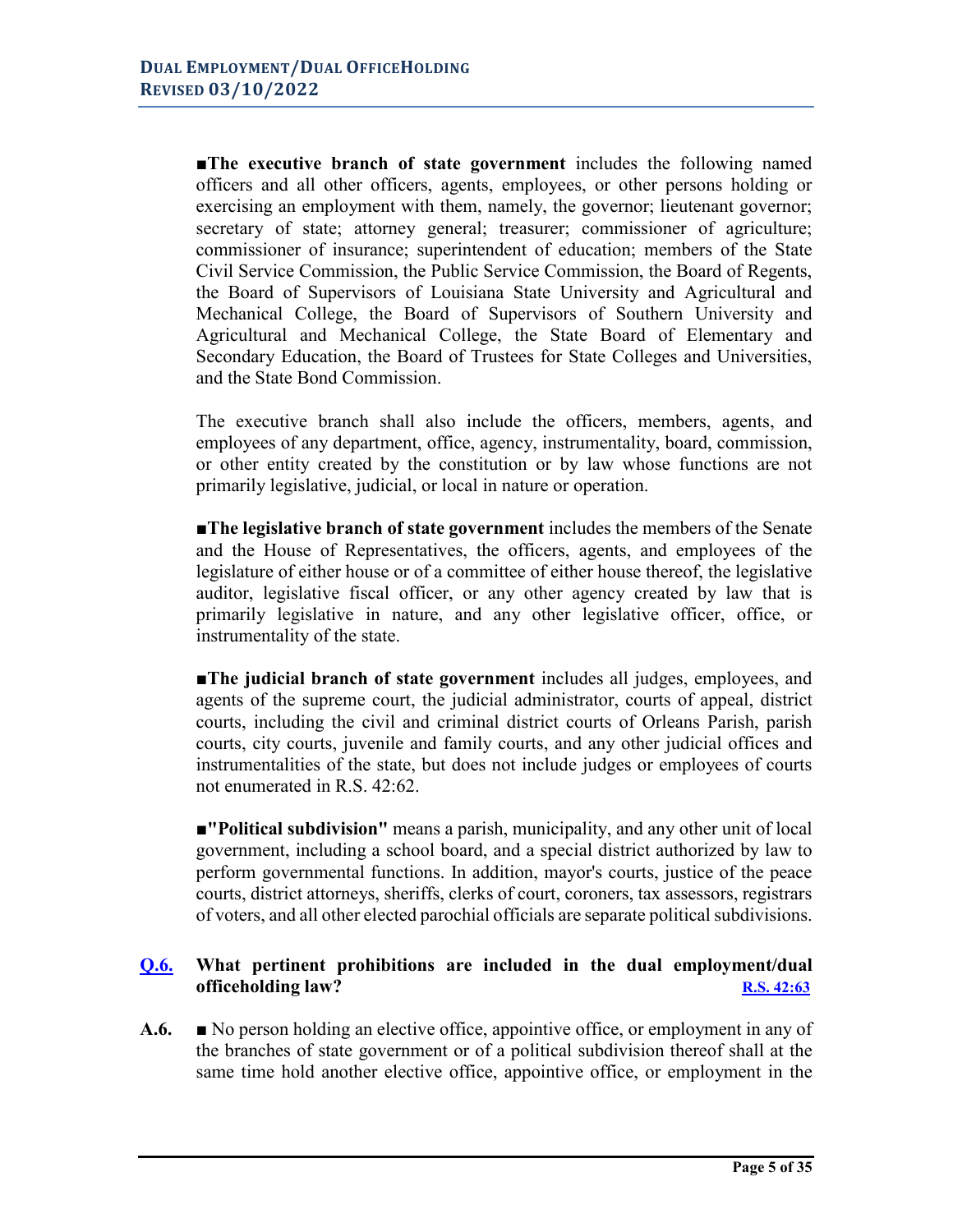government of a foreign country, in the government of the United States, or in the government of another state.

■ A person holding employment in the government of the United States and at the same time holding an appointive office in a political subdivision of the state shall not be in violation, unless the particular nature of his or her employment in combination with the duties and interests of his or her appointive office in a political subdivision of this state is otherwise prohibited or is found to be adverse to the public interest as set forth in R.S. 42:61.

■ A person holding employment in the government of the United States and at the same time holding part-time elective office shall not be in violation, unless the particular nature of his or her employment in combination with the duties and interests of the elective office is otherwise prohibited or is found to be adverse to the public interest as set forth in R.S. 42:61. "Part-time elective office" means an elective office, the holder of which is deemed to be a part-time public servant pursuant to Article X, Section 29.1(A) of the Constitution of Louisiana.

• A justice of the peace is not a part-time elected office. Therefore, a justice of the peace is prohibited under the Dual Officeholding and Dual Employment Law from also serving as an employee of the U.S. Government. [AG Op. No. 20](https://links.lla.la.gov/go.nsf/getAGO?OpenAgent&agokey=20-0067)-0067

■ Except as otherwise provided by the Louisiana constitution, no person holding office or employment in one branch of the state government shall at the same time hold another office or employment in any other branch of the state government.

■ No person holding an elective office in the government of this state shall at the same time hold another elective office, a full-time appointive office, or employment in the government of this state or in the government of a political subdivision thereof.

■ No person holding an elective office in a political subdivision of this state shall at the same time hold another elective office or full-time appointive office in the government of this state or in the government of a political subdivision thereof. No such person shall hold at the same time employment in the government of this state, or in the same political subdivision in which he or she holds an elective office. In addition, no sheriff, assessor, or clerk of court shall hold any office or employment under a parish governing authority or school board, nor shall any member of any parish governing authority or school board hold any office or employment with any sheriff, assessor, or clerk of court.

• A school board member may accept appointment to position as deputy sheriff immediately upon resignation; however, the Dual Officeholding and Dual Employment Law specifically restricts the ability of any school board

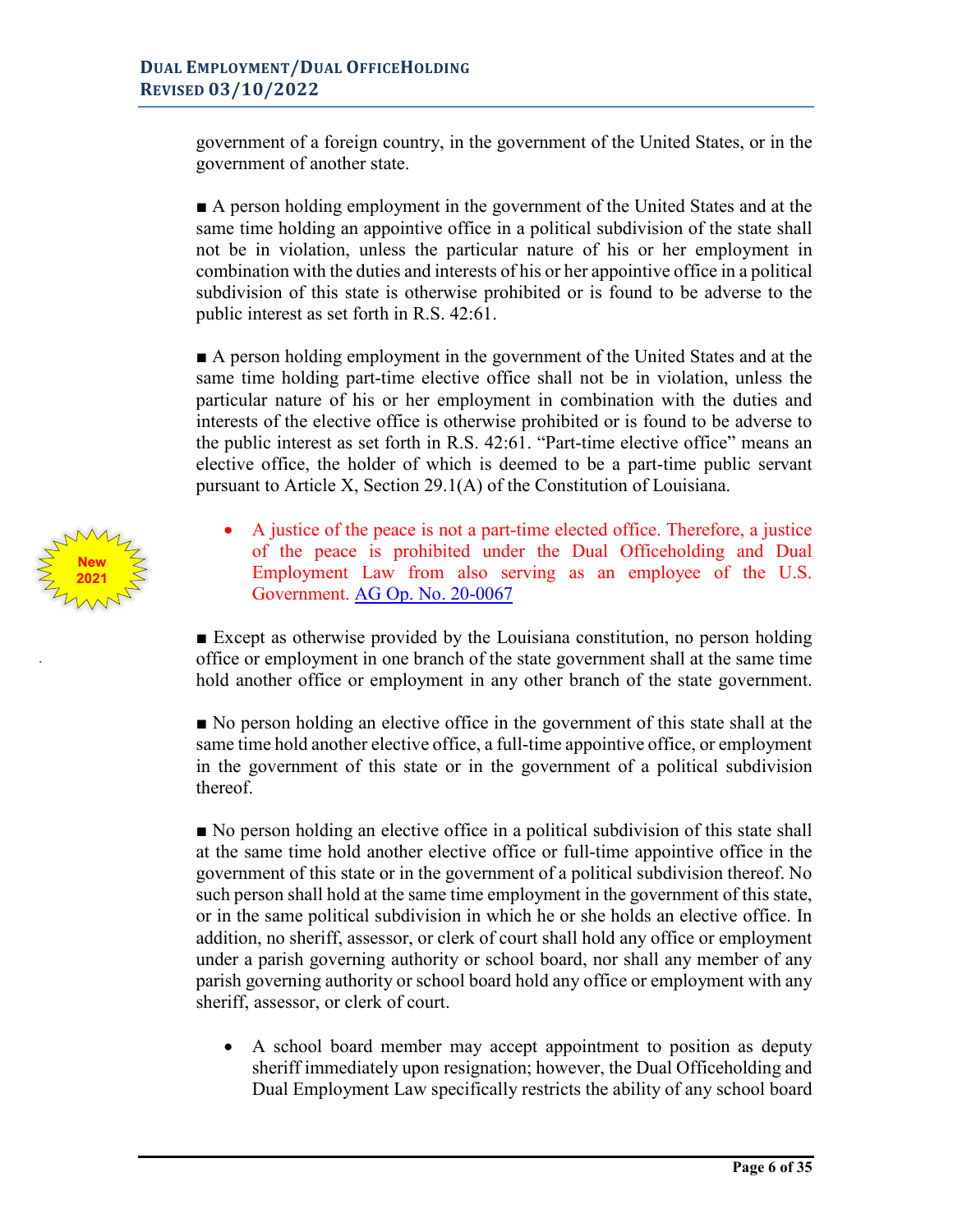member to hold any office or employment with a sheriff, assessor, or clerk of court. **[AG Op. No. 16-0066](https://links.lla.la.gov/go.nsf/getAGO?OpenAgent&agokey=16-0066)**

- A school board member may hold fulltime employment with the city/parish government, but may not hold a full-time appointive office within the city/parish government. **[AG Op. No. 17-0031](https://links.lla.la.gov/go.nsf/getAGO?OpenAgent&agokey=17-0031)**
- An elected chief of police for a Lawrason Act municipality may hold fulltime employment with the Sheriff's Office. **[AG Op. No. 19-0063](https://links.lla.la.gov/go.nsf/getAGO?OpenAgent&agokey=19-0063)**
- An elected member of the School Board may also serve as a commissioner of an area human services district (Part-time appointed position) and as a member of the board of commissioners of a fire protection district (Parttime appointed position) without violating the Dual Officeholding and Dual Employment Law. **[AG Op. No. 19-0044](https://links.lla.la.gov/go.nsf/getAGO?OpenAgent&agokey=19-0044)**

■ No person holding a full-time appointive office or full-time employment in the government of this state or of a political subdivision thereof shall at the same time hold another full-time appointive office or full-time employment in the government of the state of Louisiana, in the government of a political subdivision thereof, or in any combination thereof.

■ No person holding an elective office in any branch of state government shall contract, on a full-time basis, to provide health or health-related services for any agency of state government. No person engaged in a contract on a full-time basis, with any agency of state government to provide health or health-related services shall hold an elective office in any branch of state government.

■ Members of fire and police civil boards may not hold any other elected or appointed public office or public employment unless the public office or employment is required as a qualification for membership on the fire and police civil service board. R.S.  $33:2536(B)(2)(c)$ .

**[AG Op. No. 19-0160](https://links.lla.la.gov/go.nsf/getAGO?OpenAgent&agokey=19-0160) [AG Op. No. 20-0005](https://links.lla.la.gov/go.nsf/getAGO?OpenAgent&agokey=20-0005)**

#### <span id="page-6-0"></span>**[Q.7.](#page-1-0) What types of situations indicate incompatible offices that otherwise might be allowed under the dual employment/dual officeholding laws? [R.S. 42:64](http://www.legis.la.gov/Legis/Law.aspx?d=99498)**

**A.7.** ■ The incumbent of one of the offices, whether or not in conjunction with fellow officers or employment, has the power to appoint or remove the incumbent of the other, except that local governmental subdivisions may appoint members of the governing body to boards and commissions created by them and over which they exercise general powers as provided in Article VI, Section 15 of the Constitution. A board or commission so created may elect officers from its own membership. A joint commission of two parishes (except a joint commission that has as its function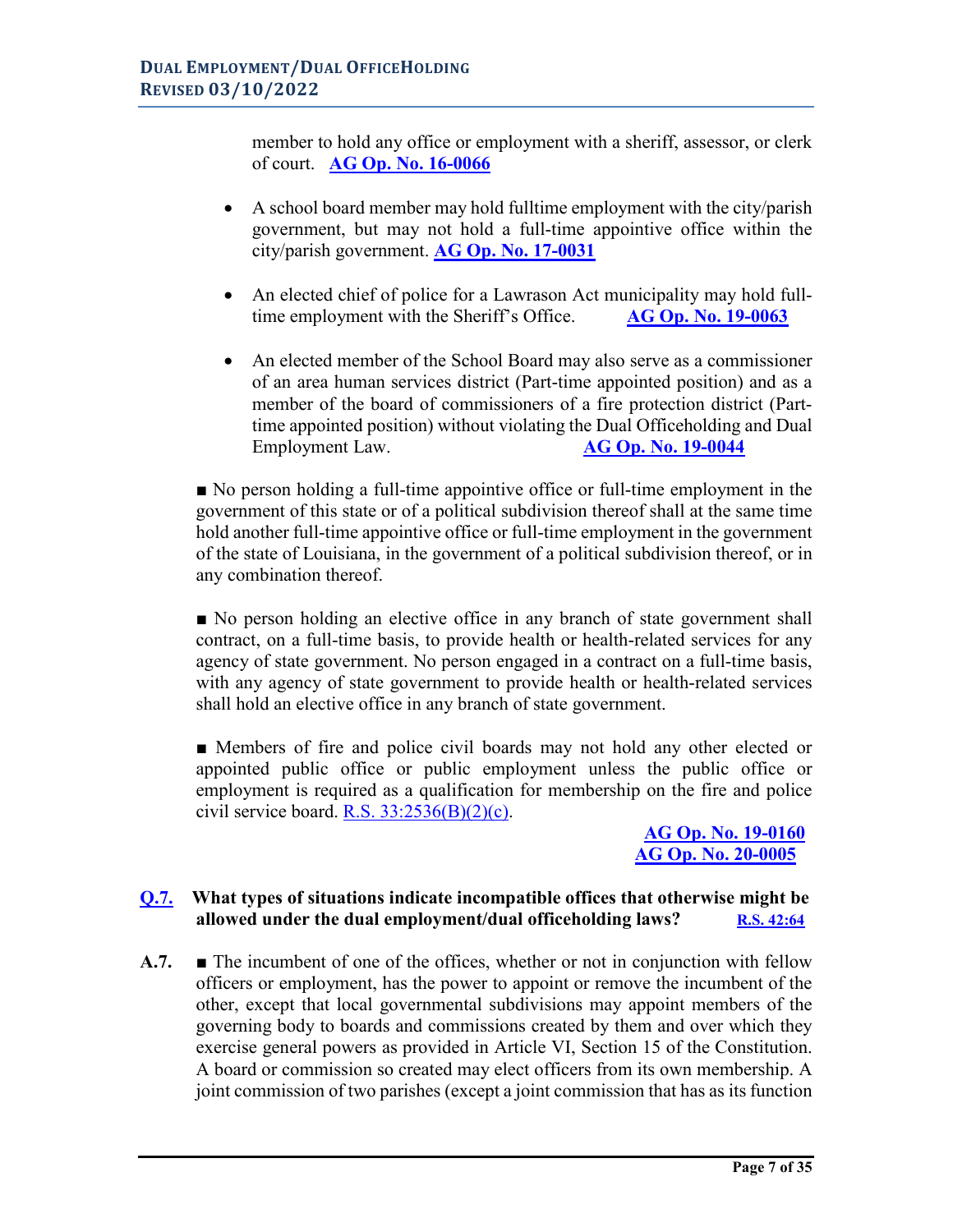the operation and maintenance of a causeway and its related roadways) may also appoint a member of one parish's governing body to be its general superintendent.

■ The incumbent of one office, whether or not in conjunction with fellow officers or employment, receives the oath and/or bond of the incumbent of the other.

■ The incumbent of one office, whether or not in conjunction with fellow officers or employment, is charged by law with instituting actions for penalties against the incumbent of the other office or employment.

■ The incumbent of one office, whether or not in conjunction with fellow officers or employment, is required by law to execute orders and follow directions given by the incumbent of the other office or employment.

■ One office, whether or not in conjunction with fellow officers or employment, is charged with auditing the accounts of or approving the budget of the other position.

■ Funds received by one office or employment are deposited with or turned over to the other office or position.

• The full-time director of a Parish Emergency Communications Commission may not be appointed by a police jury to a part-time position on the Board of Commissioners for a parish-wide Fire Protection District when the Fire Protection District provides substantial funding to the Emergency Communications Commission. Such positions are incompatible offices under R.S. 42:64(6). **[AG Op. No.](https://links.lla.la.gov/go.nsf/getAGO?OpenAgent&agokey=16-0025) 16-0025**

■ A joint commission that has as its function the operation and maintenance of a causeway and its related roadways, created by two or more parishes, shall not appoint a member of the governing authority of any of the parishes or an employee thereof to the joint commission. No member of a parish governing authority or employee thereof shall serve as a member of a joint commission that

has as its function the operation and maintenance of a causeway and its related roadways, created by the parish by agreement with one or more other parishes.

■ No other combination of offices or employments shall be deemed to be incompatible unless the powers, functions, or duties are found to be adverse to the public interest as set forth in 42:61.

#### <span id="page-7-0"></span>**[Q.8.](#page-1-0) Which civil remedies and/or penalties are associated with the holding of dual employment or dual offices? [R.S. 42:65](http://www.legis.la.gov/Legis/Law.aspx?d=99499)**

**A.8.** The attorney general, a district attorney, or any citizen of the state may by summary process petition for a declaratory judgment against a person alleged to be holding or to have held incompatible offices or employments or holding or have held a combination of offices or employments prohibited under this law. Venue for the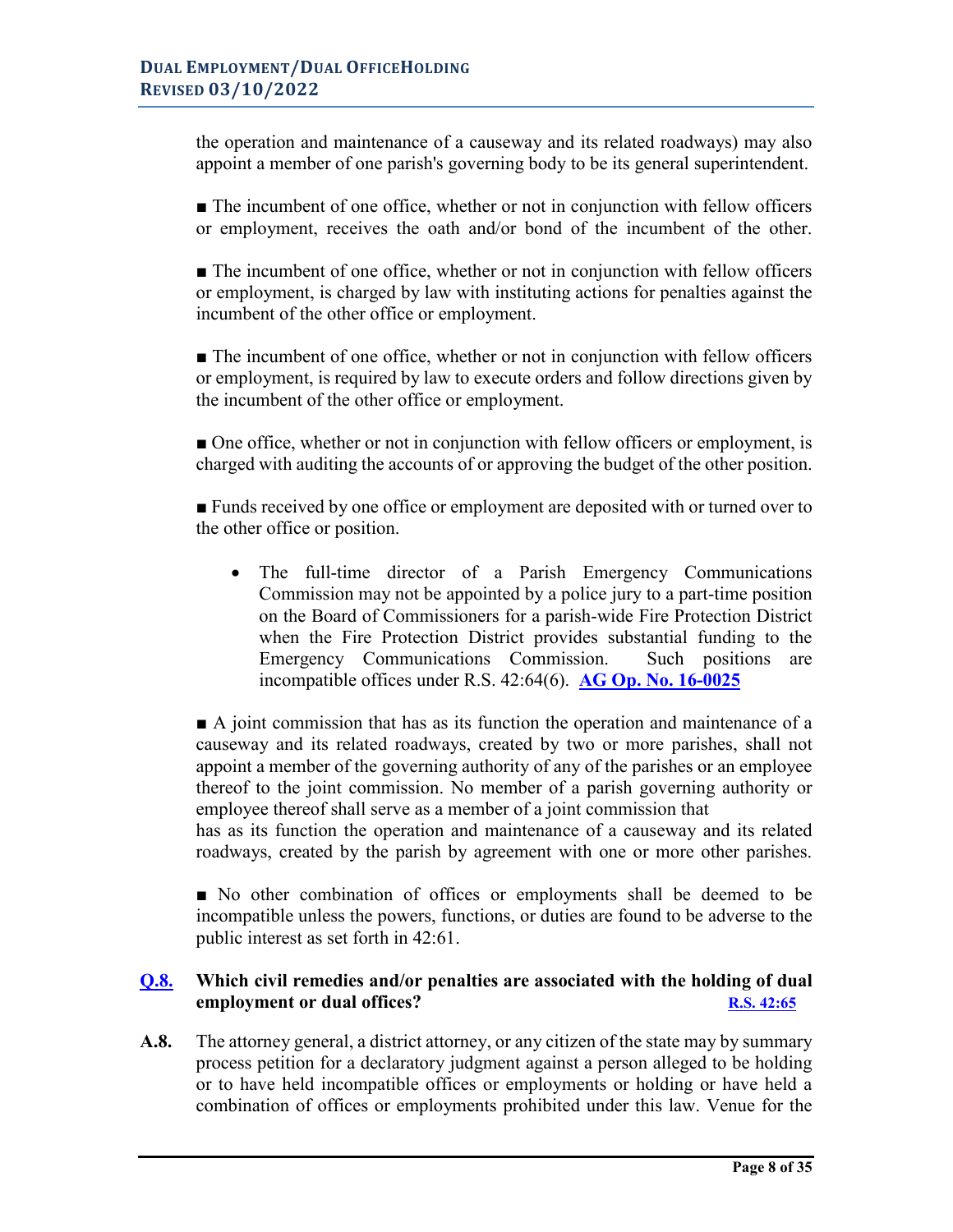suit for a declaratory judgment shall be at the domicile of the defendant who is or was employed or at the official domicile of any office held by the defendant.

Prior to filing a petition, the attorney general or district attorney shall send written notice by certified mail to the person detailing his or her alleged violation.

Whether a person has vacated an incompatible or prohibited office or employment prior to the filing of the suit for declaratory judgment or prior to issuance of a final judgment in the suit shall not prohibit the court from (1) declaring that the person has held incompatible offices or employments or a combination of offices or prohibited employments and (2) ordering reimbursement.

If the court declares that the person is holding offices or employments in violation of the this law, the court shall declare the office with the term first to expire or one of the employments vacant and shall enjoin the person from further carrying out the duties of that office or employment; a person holding an elective office, however, shall continue to serve and perform the duties of that office until his or her successor has qualified.

The court may order the reimbursement to the appropriate governmental body of all pay or other compensation and all allowances, including all allowances and payments for travel and other expenses that have been received by the official or employee in the position vacated, during a period of time not to exceed six months preceding the filing of suit for declaratory judgment.

If the person vacates the position or office to remedy a violation within fourteen days after written notice of the violation is sent by the attorney general or a district attorney, he or she shall not be subject to the reimbursement provided for in this Subsection.

If, however, the person against whom a declaratory judgment is rendered had obtained an opinion of the attorney general issued prior to the date of the filing of the suit for a declaratory judgment and if the opinion stated that the combination of offices or employments are not incompatible and are not in violation of this law, the court shall still declare the office with the term first to expire or one of the employments vacant and shall enjoin the person from further carrying out the duties of that office or employment; the person against whom the declaratory judgment was rendered shall not, however, be required to return any portion of the compensation or allowances received by her or him prior to the date on which the declaratory judgment becomes final.

Whenever any person requests an opinion of the attorney general concerning the offices or employments covered hereby, he or she shall at the same time provide to the attorney general information describing each of the employments or offices concerning which he or she requests the opinion, the number of hours worked or normally expected to be worked by him or her per each day of work for each of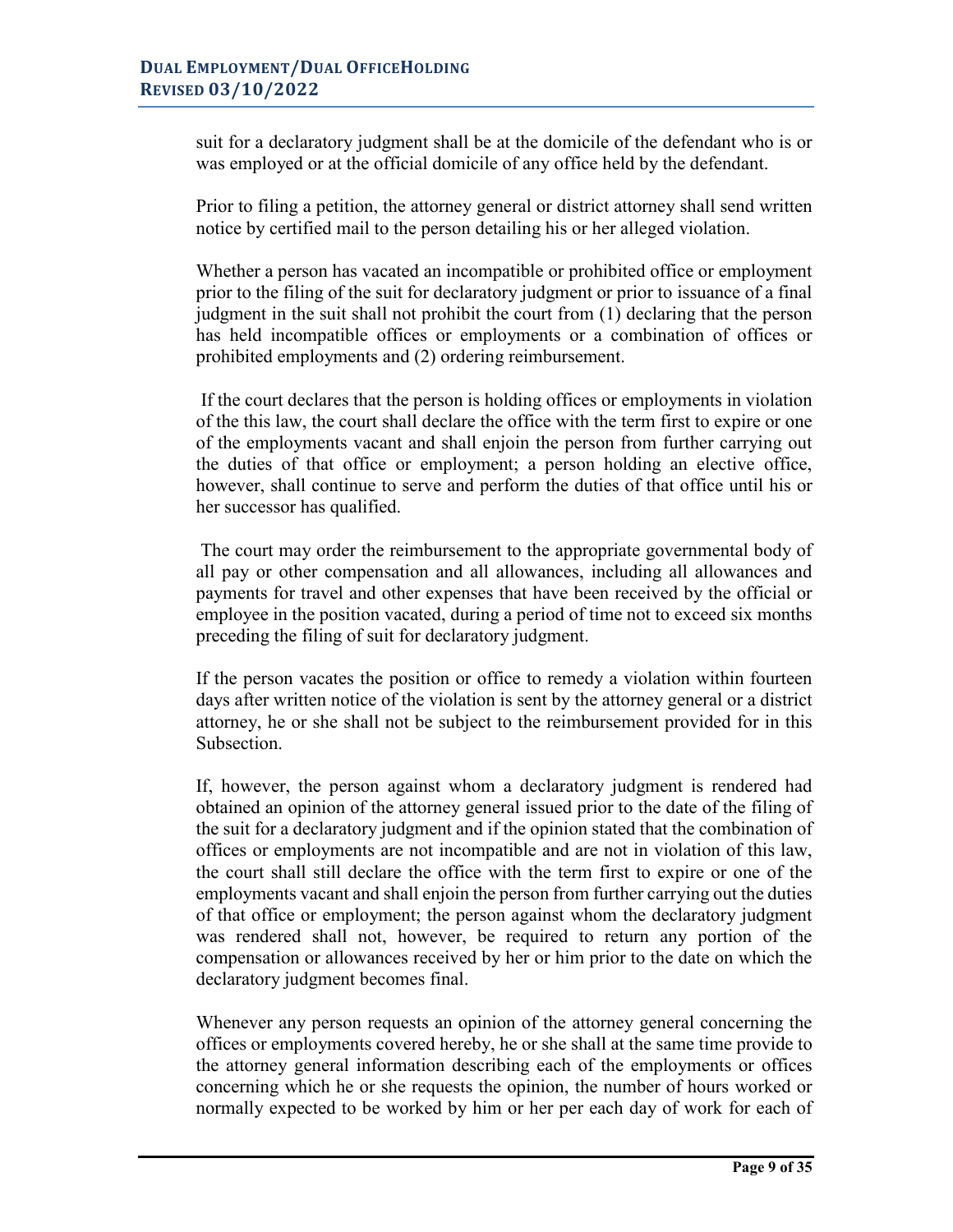such employments or offices, the number of hours worked per week for such employments or offices, and shall thereafter furnish any other information the attorney general deems necessary for the issuance of the opinion.

 $\triangleright$  Until declaratory judgment is issued and until issuance of subsequent opinion, reliance upon Opinion of Attorney General prevented recovery of compensation for violation of dual officeholding statute.

#### **AG Op. No. 96-0218(B)**

#### <span id="page-9-0"></span>**[Q.9.](#page-1-0)** W**hich exemptions allow for dual employment/dual officeholding?**

 **[R.S. 42:66](http://www.legis.la.gov/Legis/Law.aspx?d=99500)** 

**A.9.** The following classes of officials or employees are by statute specifically allowed to serve in other offices or employments:

■ Faculty or staff of a public higher education institution. R.S. 42:66(O) allows a member of the faculty or staff of a public higher education institution to hold an appointive office or employment in the government of the United States in a health care facility as a health care provider or researcher.

■ Notaries public.

■ Officers in the military service of the United States detailed to educational institutions in the state and persons serving in the National Guard or reserve military forces of the United States or of the State of Louisiana.

■ Delegates to and employees of any constitutional convention or any charter commission.

■ Presidential electors.

■ Persons serving on any board, commission, or committee that is solely advisory in nature.

■ The governor or his or her designee, when serving as a member of a state agency, commission, or other state entity in accordance with a provision of the constitution, laws, resolution, or executive order of this state.

■ Any official who holds another office by virtue of the office to which he or she is elected or appointed.

■ A board member of a community action agency.

■ Persons serving as district or state soil and water conservation committee members.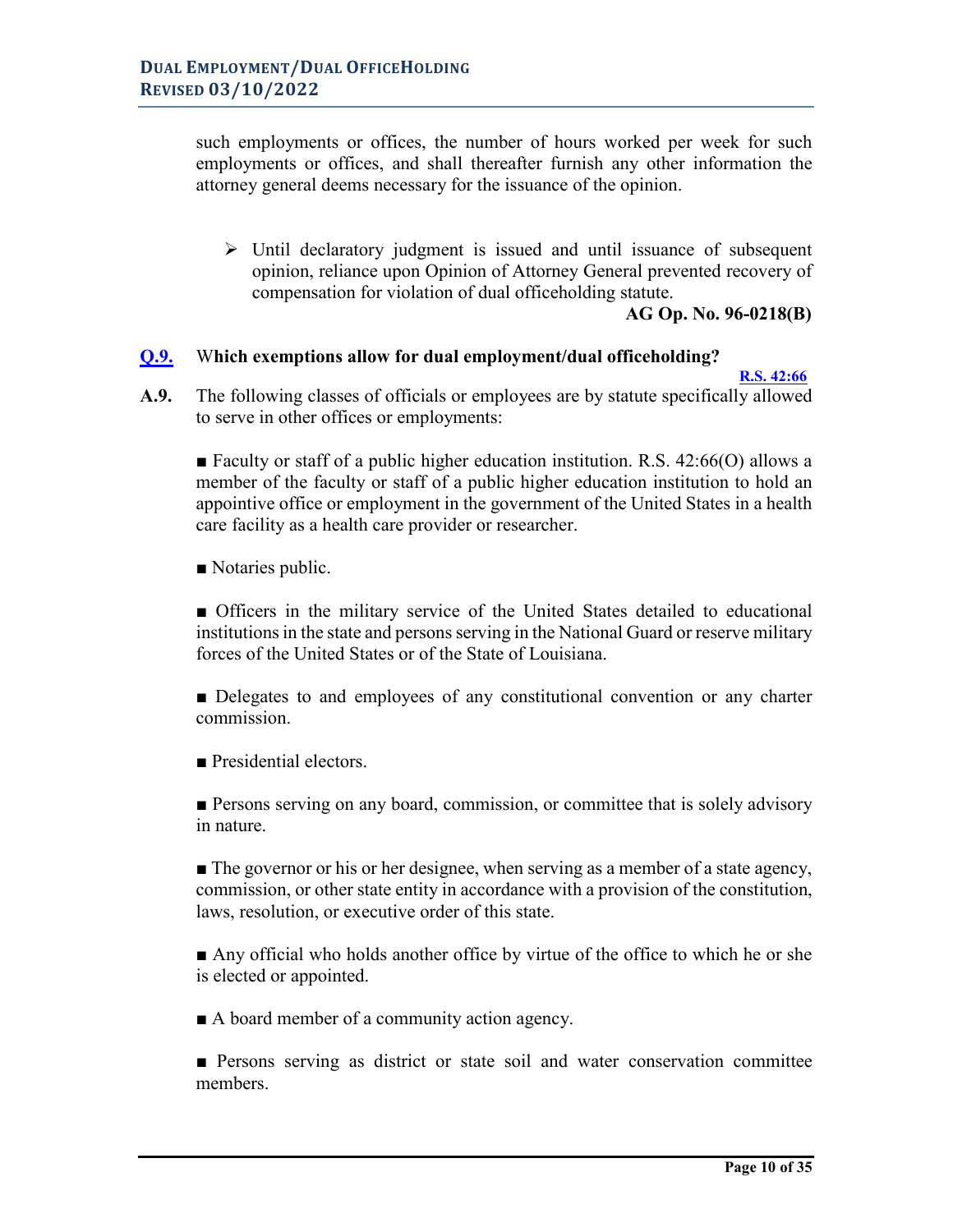.

■ The current administrator of the Jefferson pre-trial release program.

● A school teacher or person employed in a professional educational capacity in a grade school, high school, other educational institution, parish or city school board may hold an elective or appointive office at the same time.

● A municipal and/or parochial officer or employee may hold another municipal and/or parochial office or employment as specifically authorized by a legislative or home rule charter, but may not do so when prohibited by a home rule charter.

• A coroner may hold another appointive office or employment in any governmental entity in the capacity of a physician.

■ The following class of persons may also hold the position of assistant United States attorney when so designated for cooperative efforts in criminal prosecutions and without additional compensation:

- The Attorney General.
- Assistant Attorneys General.
- District Attorneys.
- Assistant District Attorneys.
- City Attorneys.
- Assistant City Attorneys.

■ A member of a board of a health care facility of the state, or a political subdivision thereof, may also serve as an employee of a health care facility of the United States government.

■ An employee of the United States Postal Service may also hold at the same time a local elective office in a village or town, provided such village or town has a population of five thousand or less, according to the latest federal decennial census.

■ A person employed in the state classified civil service as a toll collector, whether full time or part time, may at the same time be employed as an emergency rural carrier with the United States Postal Service, provided that such person was employed as a toll collector as of January 1, 1999.

■ An elected school board member may also hold employment as a juvenile probation officer in a district court, as a parish prison warden, or as a deputy sheriff provided that such person, on September 7, 1979, held elective office as a school board member and at the same time held elective or appointive office in juvenile services of the district court, or held elective office as a school board member and at the same time held employment as a parish prison warden or as a deputy sheriff and has continued to so serve as a school board member and in juvenile services of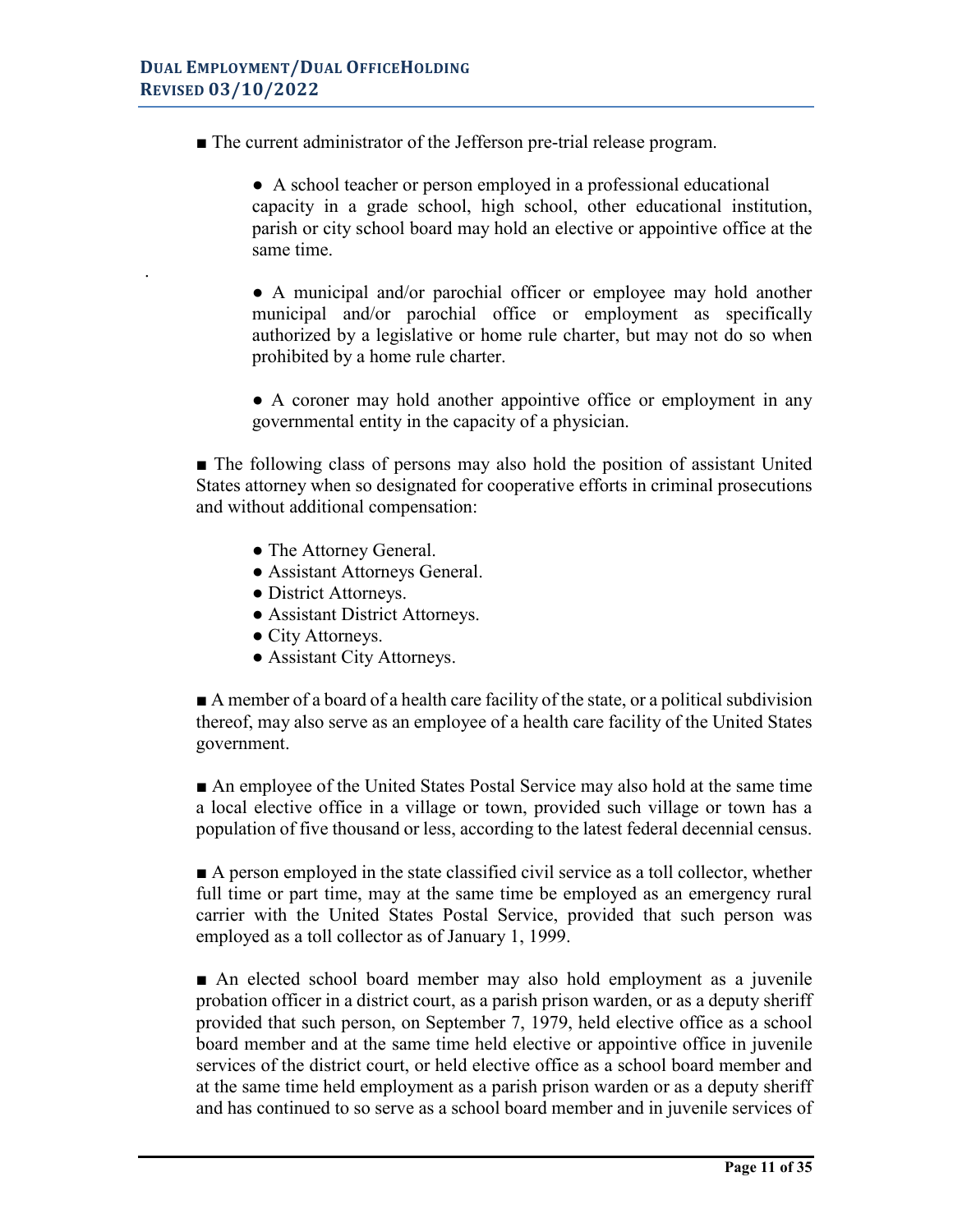the district court, or as a school board member and as a parish prison warden or a deputy sheriff. However, this provision relative to parish prison wardens and deputy sheriffs shall not be applicable in **Orleans Parish, Jefferson Parish, or East Baton Rouge Parish.**

 $\blacksquare$  A mayor of a municipality with a population of not more than five thousand who is a licensed physician may also be employed in or appointed to any position for which a physician is required at the Lallie Kemp Regional Medical Center.

■ A deputy sheriff may also hold the office of either mayor or alderman of a municipality, provided such municipality has a population of two thousand five hundred or less, according to the latest federal decennial census.

■ A deputy sheriff may also hold the office of part-time constable of a justice of the peace court whose jurisdiction has a population of fifteen thousand or fewer persons according to the 1990 federal decennial census, or from holding the office of part-time constable or part-time marshal of a city court in a municipality with a population of ten thousand or fewer persons according to the 1990 federal decennial census, provided such person held both the office of deputy sheriff and the office of constable or marshal prior to January 1, 1997.

■ A chief of police of a municipality with a population of less than five thousand according to the 1990 federal decennial census may also hold the office of deputy sheriff.

■ A person holding employment in the government of the state may also hold at the same time an elective office in the government of a municipality of this state with a population of less than six thousand five hundred according to the 1990 federal decennial census, unless the particular nature of such employment in combination with the duties and interests of such elective office is incompatible or is found to be adverse to the public interest as set forth in R.S. 42:61.

■ The clerk of court of Jefferson Parish may also hold the clerk of court position provided in [R.S. 13:2590.2.](http://www.legis.la.gov/Legis/Law.aspx?d=77381)

<span id="page-11-0"></span> $\blacksquare$  R.S. 42:61(E) allows a certified public account who is a member of a school board in any parish having a population of less than fifty-thousand to be employed by a sheriff to provide financial or accounting services. Act 536 of 2018 Regular Session.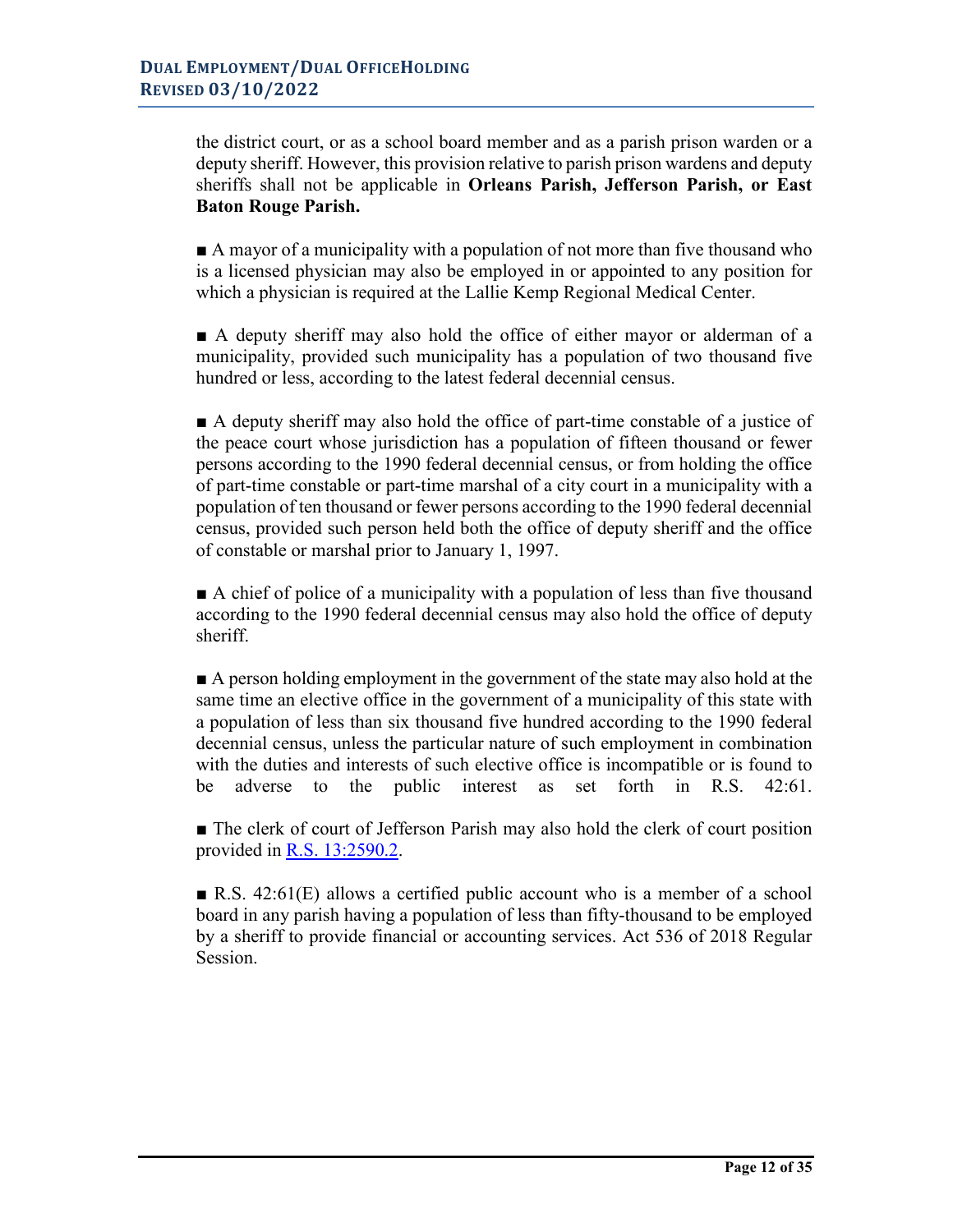#### **[Q.10.](#page-1-0) What special rules exist for members of a planning commission?**

#### **[R.S. 33:103\(C\)\(1\)](http://www.legis.la.gov/Legis/Law.aspx?d=88649)**

**A.10.** All members of a commission, whether a parish or a municipal planning commission, must serve without compensation, except as otherwise provided, and may not hold any other public office, except they may also serve as members of any duly constituted regional commission of which their parish or municipality forms a part.

#### <span id="page-12-0"></span>**[Q.11.](#page-1-0) What special rules exist for judges? [R.S. 42:39](http://www.legis.la.gov/Legis/Law.aspx?d=99432)**

#### **A.11.** After July 31, 1968, no person serving in or elected or appointed to the office of judge of any court, justices of the peace excepted,\* shall be eligible to hold or become a candidate for any national, state or local elective office of any kind whatsoever, including any national, state or local office in any political party organization, other than a candidate for the office of judge for the same or any other court.

■ The provisions above do not prohibit any person from resigning from office as judge of any court for the purpose of becoming a candidate for nomination or election to any national, state or local elective office for which he is qualified and eligible; provided, however, that the resignation of any such person shall be and is made not less than twenty-four hours prior to the date on which he or she qualifies as a candidate for nomination or election to the office to which he or she seeks nomination or election.

■ If any judge elected or appointed, justice of the peace excepted,<sup>\*</sup> qualifies for any other elective position, other than those allowed by the provisions of this section, without complying with the provisions set forth above, his or her qualification as a candidate for the other office shall *ipso facto* be null and void.

- **\*However, see;** *In re Freeman,* released by the Louisiana Supreme Court in December 2008, overruling the exception for Justice of the Peace.
- **The Louisiana Supreme Court held that the canon in the Code of Judicial Conduct that prohibits judges, including justices of the peace, from becoming candidates for non-judicial offices prior to resigning their judicial offices controls over conflicting legislative enactment that purports to except justices of the peace from a similar statutory rule; Code of Judicial Conduct is exclusive means by which judges' conduct is measured.** *In re Freeman,* 2008-1820 (La. 12/2/08), 995 So.2d 1197.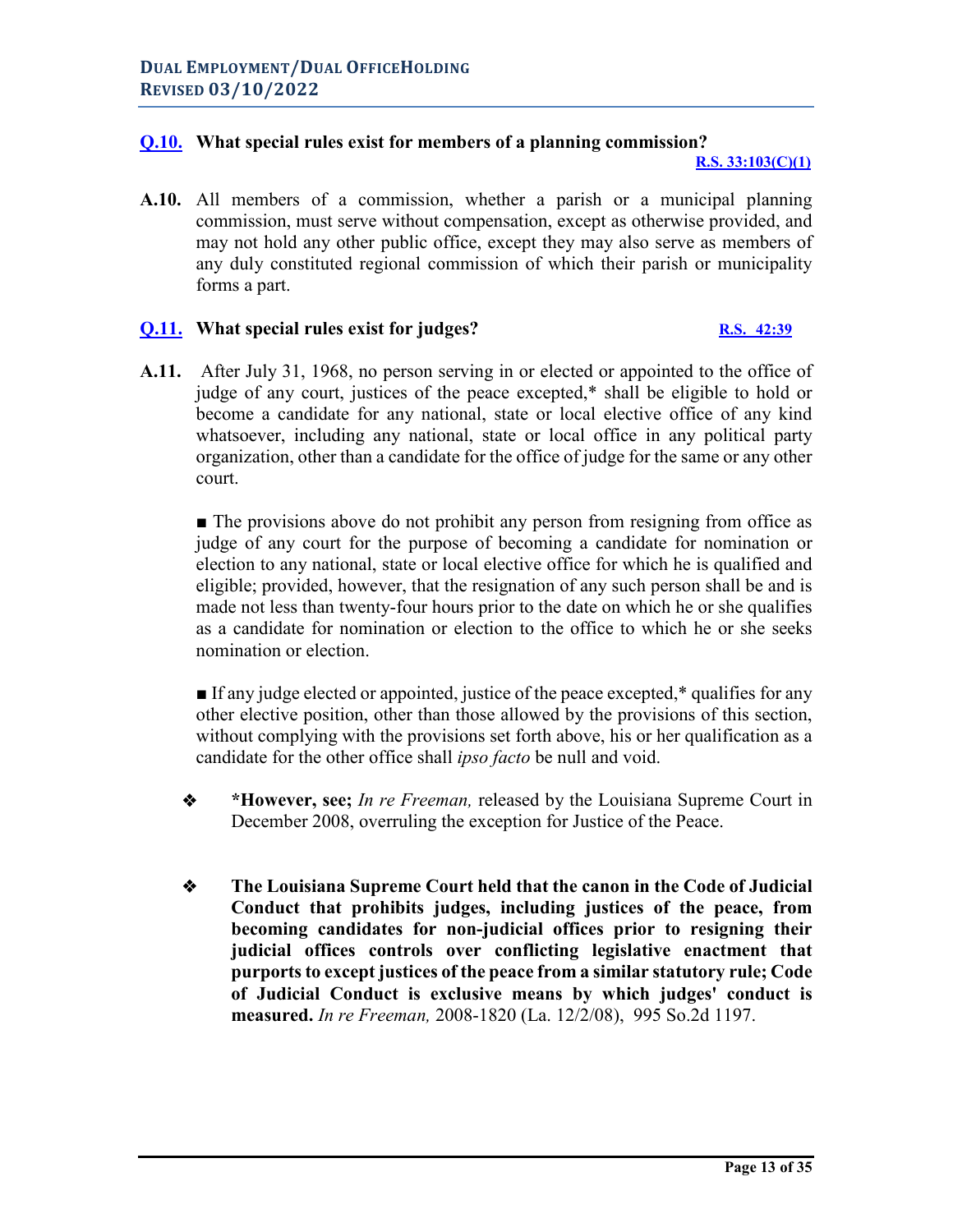#### <span id="page-13-0"></span>**[Q.12.](#page-1-0) What special rules exist for members of the Legislature?**

#### **[R.S. 36:960](http://www.legis.la.gov/Legis/Law.aspx?d=92979)**

**A.12.** No member of the Legislature shall hold office or serve in any of the departments or agencies of the executive branch of state government as enumerated and contained in Title 36 of the Revised Statutes.

Please note: the "educator exception" contained in R.S. 42:66(B), which allows teachers or persons employed in a professional educational capacity in grade school, high school, or other education institution, to simultaneously hold elective or appointive office applies to members of the Legislature.

#### <span id="page-13-1"></span>**[Q.13.](#page-1-0) Which other special rules address dual employment/dual officeholding?**

**A.13**. Certain entities, as shown in the statutes provided below, have stricter rules imposed upon them than what the general dual employment/dual officeholding statutes would otherwise allow.

#### *Red River Waterway District Commission* **[R.S. 34:2303.1](http://www.legis.la.gov/Legis/Law.aspx?d=92059)**

No member of the commission may simultaneously serve on any port commission within the jurisdiction of the waterway. Membership on the commission shall terminate thirty days after July 7, 1989 for any person not in compliance herewith, and the vacancy shall be filled for the unexpired portion of the term in accordance with R.S. 34:2304.

No member of the board of aldermen shall hold any other office or employment under the municipal government while a member of the board, except as is provided for in [R.S. 33:381](http://www.legis.la.gov/Legis/Law.aspx?p=y&d=90347) and [R.S. 33:386](http://www.legis.la.gov/Legis/Law.aspx?d=90395). No member of the board of aldermen, or any other officer of the corporation, shall be directly or indirectly interested in any work, business, or contract the consideration of which is to be paid from the treasury of the municipality, nor be surety for any person having a contract, work, or business with the municipality, for the performance of which security may be required, nor be surety for any officer or employee, except that the aldermen of the town of Erath shall be permitted to enter into contracts with the town for services or supplies available only by or from aldermen, only after public notice and full compliance with the public bid law.

#### <span id="page-13-2"></span>**[Q.14.](#page-1-0) What is the effect of the 2010 repeal of the form of government known as Commission or City Manager Plan?**

**A.14.** Certain statutes, such as R.S. 33:713, were aimed at restricting the dual employment of commissioners, officers and other employees of a commission or city manager form of government. Act 39 of the 2010 Regular Session repealed the form of

#### *Aldermen* **[R.S. 33:385C](http://www.legis.la.gov/Legis/Law.aspx?d=90393)**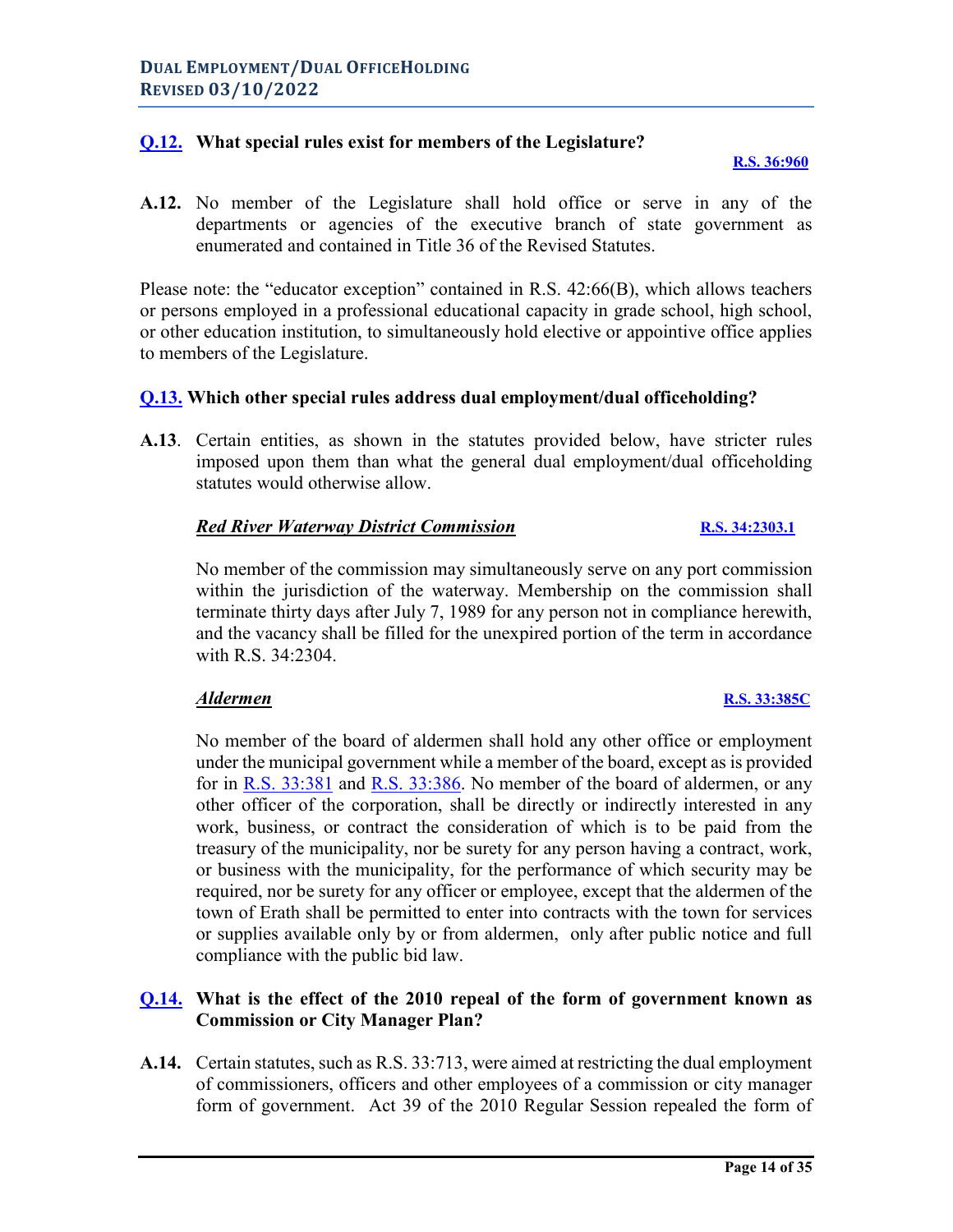government known as the commission or city manager plan, comprised of R.S. 33:501 through 571, and R.S. 33:611 through 851. It is unclear at this time, but in all likelihood these forms of government would have the same restrictions on dual employment and officeholding as other forms of government.

# <span id="page-14-0"></span>*[Attorney General](#page-1-0) Opinions*

This section on Attorney General (AG) Opinions contains **extensive quotes** from some of the opinions to illustrate the logic used in applying the relevant statutes to the facts at hand. The opinions are arranged according to topic rather than year. **Red** font means they are the latest AG opinions on the subject.

The AG repeatedly emphasizes the following caveat in answering questions related to dual employment:

**Please also note that the AG Opinions are limited to an examination of the dual officeholding law. They do not address the potential applicability of the provisions of the Louisiana Code of Governmental Ethics, La. R.S. 42:1111,** *et seq.* **Advisory rulings addressing questions under the Ethics Code are within the jurisdiction of the Louisiana State Board of Ethics. The Board may be contacted at the following address: P.O. Box 4368, Baton Rouge, LA 70821, phone: 225-219-5600.**

#### **In General**

 Employees of a charter school, including any bus drivers, operated by a non-profit corporation do not hold public positions and/or employment with the State or a political subdivision; therefore, the provisions of the Dual Officeholding and Dual Employment Law are not applicable as to that position of employment.

#### **[AG Op. No. 20-0134](https://links.lla.la.gov/go.nsf/getAGO?OpenAgent&agokey=20-0134)**

- $\Box$  The provisions of the Dual Officeholding and Dual Employment Law do not prohibit a member of a board of commissioners for a hospital service district from serving as a member of the board of commissioners of a levee and drainage district. **[AG Op. No. 16-0203](https://links.lla.la.gov/go.nsf/getAGO?OpenAgent&agokey=16-0203)**
- $\Box$  The provisions of the Law prohibit a member of the Avoyelles Parish Policy Jury from serving as the Police Jury's appointee to the Board of Commissioners for the Avoyelles Parish Port Commission. The provisions of the Law do not prohibit the Avoyelles Parish Tax Assessor or a member of the Avoyelles Parish School Board from serving as the Police Jury's appointee to the Board of Commissioners for the Avoyelles Parish Port Commission. The Town of Simmesport may appoint a commissioner appointed by the Police Jury as the Town's appointee to the Port Commission when his term has not expired. **[AG Op. No. 16-0068](https://links.lla.la.gov/go.nsf/getAGO?OpenAgent&agokey=16-0068)**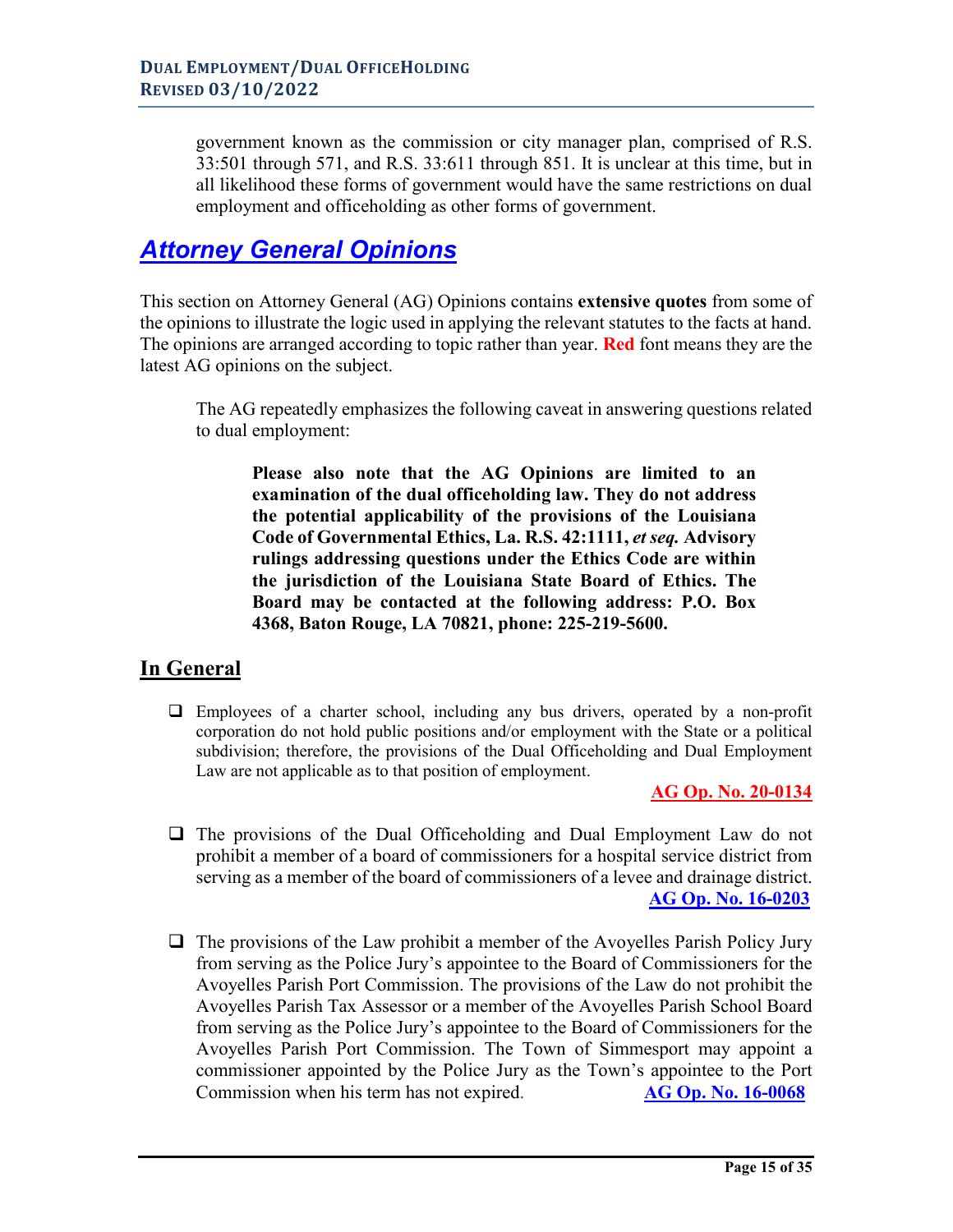- $\Box$  The provisions of the Law do not prohibit a member of the Iota Long Point Gravity Drainage District from holding the full time position of Deputy Sheriff for the Acadia Parish Sheriff. The provisions of the Law prohibit a member of the Acadia Parish School Board from holding the full time position of Deputy Sheriff for the Acadia Parish Sheriff. **[AG Op. No. 16-0066](https://links.lla.la.gov/go.nsf/getAGO?OpenAgent&agokey=16-0066)**
- $\Box$  The provisions of the Dual Officeholding and Dual Employment Law do not prohibit a member of the St. Landry Parish Council from serving as a Commissioner-in-charge or a Commissioner for the St. Landry Parish Board of Election Supervisors. **[AG Op. No. 16-0056](https://links.lla.la.gov/go.nsf/getAGO?OpenAgent&agokey=16-0056)**
- $\Box$  The provisions of the Dual Officeholding and Dual Employment Law do not prohibit a member of the Board of Alderman for the Town of Ferriday from serving as Commissioner for the Consolidated Recreational District No. 1 of the Parish of Concordia. **[AG Op. No. 16-0047](https://links.lla.la.gov/go.nsf/getAGO?OpenAgent&agokey=16-0047)**
- $\Box$  The provisions of the Dual Officeholding and Dual Employment Law prohibits the East Feliciana Parish Policy Jury from appointing the Director for the East Feliciana Parish Emergency Communications Commission to the Board of Commissioners for the Parishwide Fire Protection District.

**[AG Op. No. 16-0025](https://links.lla.la.gov/go.nsf/getAGO?OpenAgent&agokey=16-0025)**

- $\Box$  A full-time employee of a municipality may run for and hold office as a parish councilmember, which is a part-time position, under the provisions of R.S. 42:61, et seq. **[AG Op. No. 15-0062](https://links.lla.la.gov/go.nsf/getAGO?OpenAgent&agokey=15-0062)**
- $\Box$  An employee of a private non-profit 501(C)3 volunteer fire department that contracts with a political subdivision is not considered a public employee for the purposes of the Dual Officeholding and Dual employment Laws.

**[AG Op. No. 13-0021\(A\)](https://links.lla.la.gov/go.nsf/getAGO?OpenAgent&agokey=13-0021A)**

 $\Box$  The AG discusses the general rule that, as long as the two positions at issue are not incompatible, the law does not prohibit the holding of a position of full-time employment while also holding additional part-time employment. In this opinion, however, the AG provides a broad response that will help many public entities that are in a similar position.

The employee is a full-time employee of a Parish government doing one job, while also holding a part-time job in the same Parish government. The AG states that a problem arises if the employee works the second job during the first job's hours. The employee cannot be paid twice for the same hours worked.

The Parish may, however, consolidate the two jobs and pay the employee extra for the additional duties required by the second position. This consolidation eliminates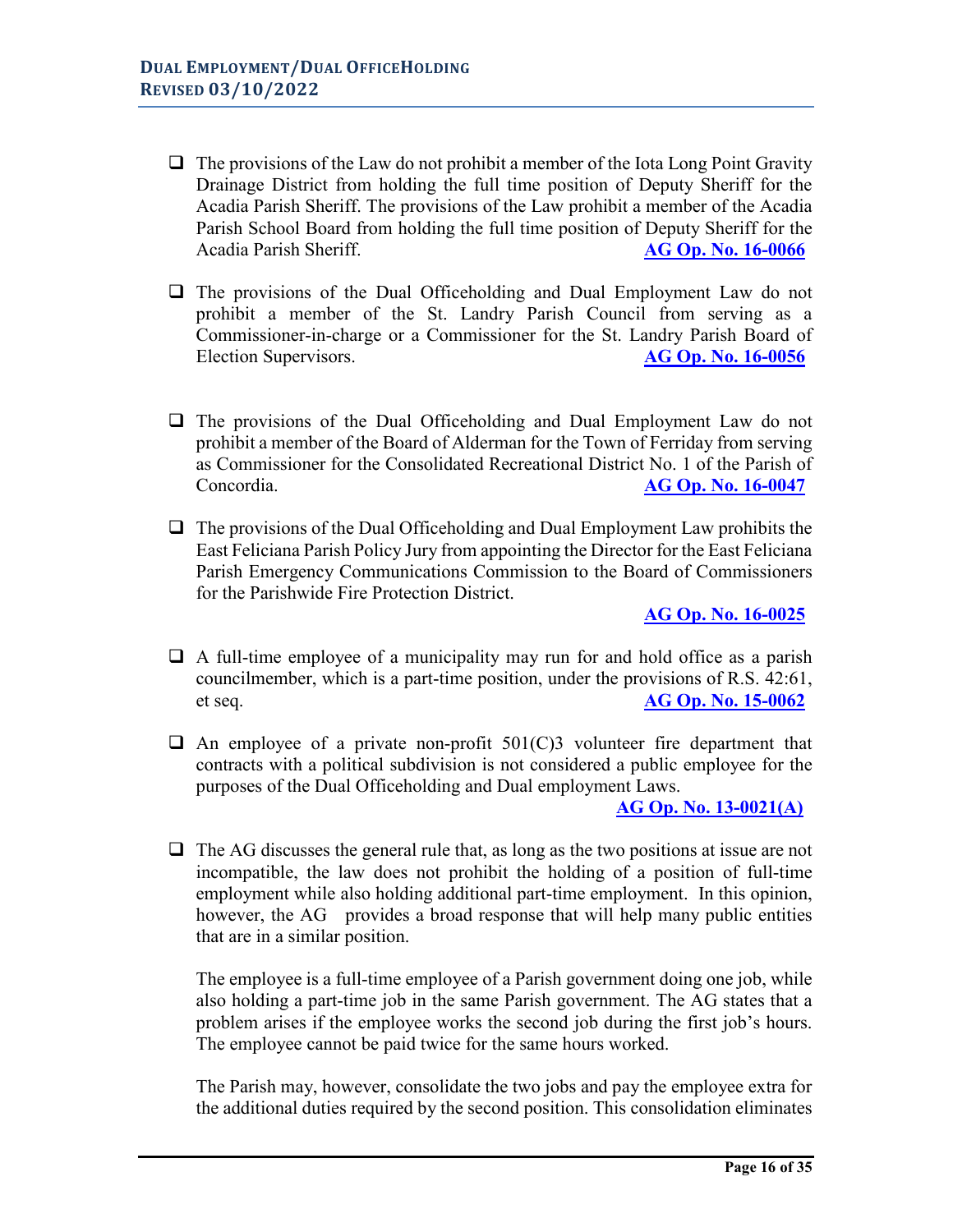the need for the employee to take leave to perform the duties of the second job, or to work the second job only before or after the fulltime job. It also eliminates the Article VII, Section 14 donation that occurs when an employee is paid twice for the same hours worked. **[AG Op. No. 13-0210](https://links.lla.la.gov/go.nsf/getAGO?OpenAgent&agokey=13-0210)** 

- $\Box$  The law, in general, does not prohibit one from holding a position of full-time employment while also holding additional part-time employment or an appointive office. Assuming that both positions are full-time, the prohibition of La. R.S. 42:63(E) would apply. **[AG Op. No. 12-0090](https://links.lla.la.gov/go.nsf/getAGO?OpenAgent&agokey=12-0090)**
- $\Box$  A member of the board of a nonprofit homeowner's association is not prohibited by the state dual officeholding laws from at the same time holding state employment. **[AG Op. No. 12-0105](https://links.lla.la.gov/go.nsf/getAGO?OpenAgent&agokey=12-0105)**
- $\Box$  Although a charter school is considered a public entity, a position on the board of directors of a private non-profit entity that runs the charter school is not considered a public position for the purposes of dual officeholding laws.

**[AG Op. No. 13-0208](https://links.lla.la.gov/go.nsf/getAGO?OpenAgent&agokey=13-0208)**

#### **Independent Contractor Status**

 $\Box$  The law does not prohibit a full time teacher of the Lafayette Parish School System from holding summer employment with the University of Louisiana through a professional services contract. The law does not apply where an individual enters into a professional services contract, because a contract is not considered a job compensated on a salary or per diem basis and does not constitute "employment" as defined by R.S. 42:62(3). **AG Op. No. [16-0186](https://links.lla.la.gov/go.nsf/getAGO?OpenAgent&agokey=16-0186)**. See also, **[AG Op. No. 18-0032](https://links.lla.la.gov/go.nsf/getAGO?OpenAgent&agokey=18-0032)**, and **[AG Op. No. 17-0002](https://links.lla.la.gov/go.nsf/getAGO?OpenAgent&agokey=17-0002)**

The Provisions of the Dual Officeholding and Dual Employment Law do not prohibit a full-time employee of the Louisiana Tax Commission from accepting contract work with the Louisiana Department of Transportation and Development or other state agencies. **[AG Op. No. 16-0189](https://links.lla.la.gov/go.nsf/getAGO?OpenAgent&agokey=16-0189)**

The provisions of the Dual Officeholding and Dual Employment Law do not prohibit a member of the Louisiana House of Representatives from holding a contract with a District Public Defender to provide legal counsel to indigent persons in criminal proceedings. **[AG Op. No. 17-0046](https://links.lla.la.gov/go.nsf/getAGO?OpenAgent&agokey=17-0046)**

The dual officeholding law does not prohibit a member of the State Legislature from entering into a contract with a local governing body for the purposes of providing professional legal services in the area of worker's compensation law. **[AG Op. No. 12-0241](https://links.lla.la.gov/go.nsf/getAGO?OpenAgent&agokey=12-0241)**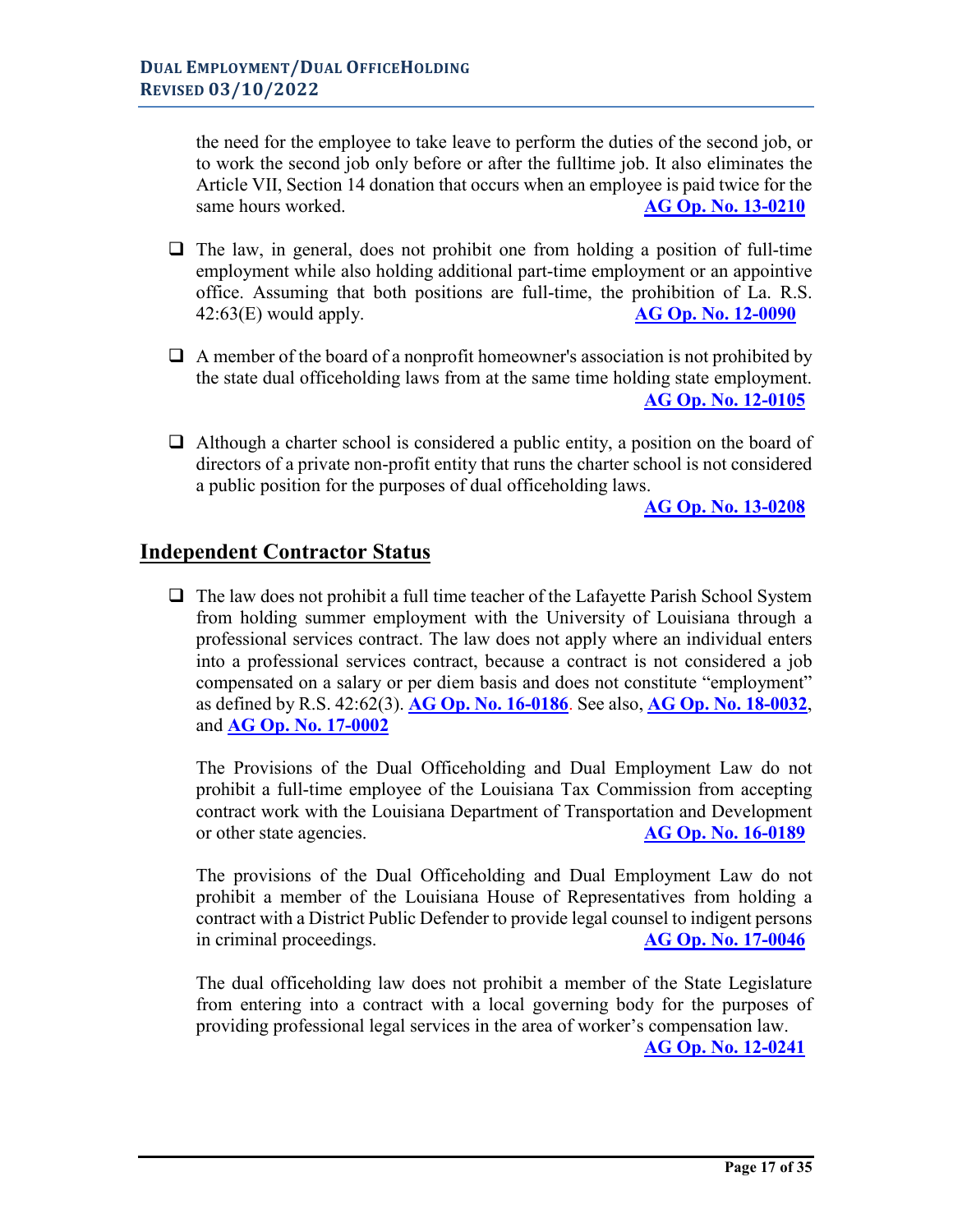$\Box$  The opinion addresses whether an elected city councilman for the City of Crowley may at the same time serve as the Acadia Parish attorney.

The facts related indicate that the Acadia Parish attorney is hired by the police jury on a contract basis. The opinion notes that the provisions of state law governing dual officeholding and employment do not apply to an individual employed on a contract basis, because he or she does not hold a position of "employment" as defined by the dual officeholding law. "An independent contractor, as opposed to a servant (employee), usually contracts to do a specific amount of work according to his own methods. The employer exerts little control over the action of the independent contractor. Mode of payment is not decisive in determining whether an employee is actually an independent contractor, though payment by the job indicates the existence of an independent contractor/employee relationship."

**AG Op. No. 80-0413** & **[AG Op. No. 11-0185](https://links.lla.la.gov/go.nsf/getAGO?OpenAgent&agokey=11-0185)**

The A.G. opined that the prohibitions of the dual officeholding law are inapplicable because one position is held on a contract basis. Accordingly, the dual officeholding provisions would not prohibit a City of Crowley councilman from at the same time serving as the Acadia Parish attorney.

**[AG Op. No. 12-0069](https://links.lla.la.gov/go.nsf/getAGO?OpenAgent&agokey=12-0069)**

 $\Box$  Employee of the legislature may hold the position of university instructor if the latter position is that of an independent contractor.

#### **AG Op. No. 03-0301**

- $\Box$  A person under contract to deliver mail for the United States is an independent contractor and not a federal employee; thus, the prohibition of law preventing a local elected official from holding employment with the federal government is inapplicable. **AG Op. No. 01-0219**
- $\Box$  An individual who enters into a professional services contract is not considered to hold a job compensated on a salary or per diem basis, and is not employed within the dual officeholding prohibition.

#### **AG Op. No. 00-0324**

#### **Part Time Status**

 $\Box$  A justice of the peace is not a part-time elected office. Therefore, a justice of the peace is prohibited under the Dual Officeholding and Dual Employment Law from also serving as an employee of the U.S. Government.

**[AG Op. No. 20-0067](https://links.lla.la.gov/go.nsf/getAGO?OpenAgent&agokey=20-0067)**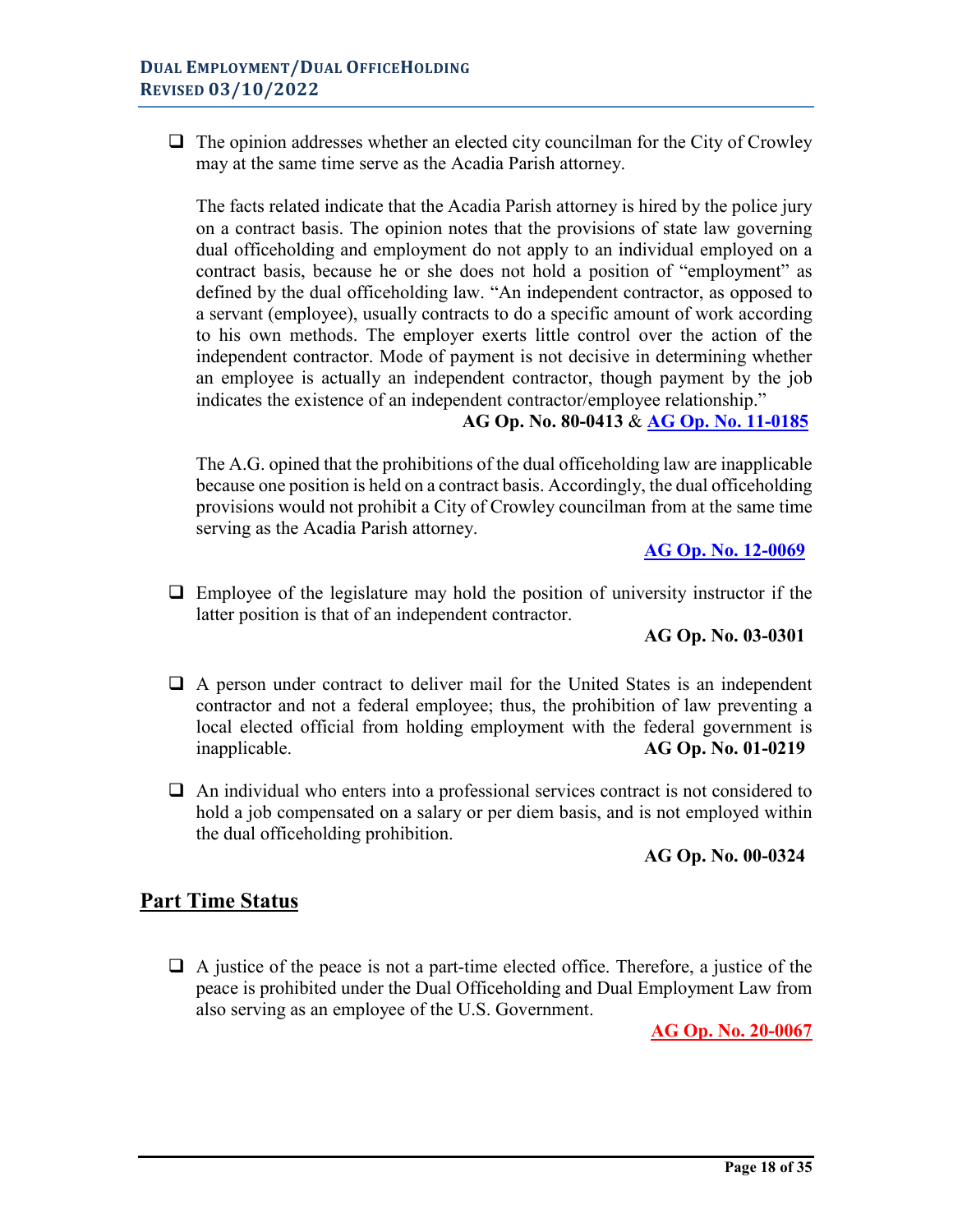$\Box$  The provisions of the Dual Officeholding and Dual Employment Law do not prohibit the fire chiefs of various fire departments within East Feliciana Parish from serving as Commissioners of the Parish-wide Fire Protection District of East Feliciana Parish. Being a commissioner of this Parish-wide District is a part time appointive office. Therefore, R.S. 42:63(E) does not apply.

**[AG Op. No. 19-0021](https://links.lla.la.gov/go.nsf/getAGO?OpenAgent&agokey=19-0021)**

- $\Box$  The law does not prohibit a full time Deputy Sheriff of Lafourche Parish from holding a part-time appointed office or part-time employment with another law enforcement agency. **[AG Op. No. 17-0110](https://links.lla.la.gov/go.nsf/getAGO?OpenAgent&agokey=17-0110)**
- $\Box$  The law does not prohibit a full time firefighter with the City of New Orleans Fire Department from holding part-time employment with the City of New Orleans Department of Emergency Medical Services. **[AG Op. No. 17-0127](https://links.lla.la.gov/go.nsf/getAGO?OpenAgent&agokey=17-0127)**
- $\Box$  The law does not prohibit a Commissioner of the St. Bernard Parish Planning Commission from holding part time employment with the St. Bernard Parish Department of Recreation, Culture and Tourism. **[AG Op. No. 16-0038](https://links.lla.la.gov/go.nsf/getAGO?OpenAgent&agokey=16-0038)**
- $\Box$  The law prohibits a federal police officer for Overton Brooks Medical Center from holding a part time position of police officer for the Greenwood Police Department. The provisions of the law do not prohibit a police officer for the Vivian Police Department or a university police officer for LSU Health Sciences Center at Shreveport. **[AG Op. No. 16-0031](https://links.lla.la.gov/go.nsf/getAGO?OpenAgent&agokey=16-0031)**
- $\Box$  That a full-time employee for a Judicial District Court is not prohibited by the Dual Officeholding and Dual Employment provisions from serving as a part time court reporter for the City Court. **[AG Op. No. 15-0178](https://links.lla.la.gov/go.nsf/getAGO?OpenAgent&agokey=15-0078)**
- $\Box$  The law prohibits the simultaneous holding of local elective office (here, the position of councilman), and another appointive office held on a full time basis. The position of traffic officer, created under the authority of LSA-R.S. 13:2562.21 and the language therein, constitutes an appointive office. The prohibition of LSA-R.S. 42:63, however, applies only in the instance in which an appointive position is held on a full time basis. As the traffic officer position is not full-time, it is permissible for both positions to be held simultaneously.

#### **AG Op. No. 97-0101**

 $\Box$  Detention center correctional officers who are paid by the sheriff's department may also work part-time as deputy sheriffs if they meet the requirements set out in [law]. In this situation, as long as at least one of the positions is part-time, there is no dual officeholding.

#### **AG Op. No. 02-0218**

 $\Box$  The prohibition contained in the dual officeholding laws prevents the concurrent holding of two full-time appointive offices and/or employments, but does not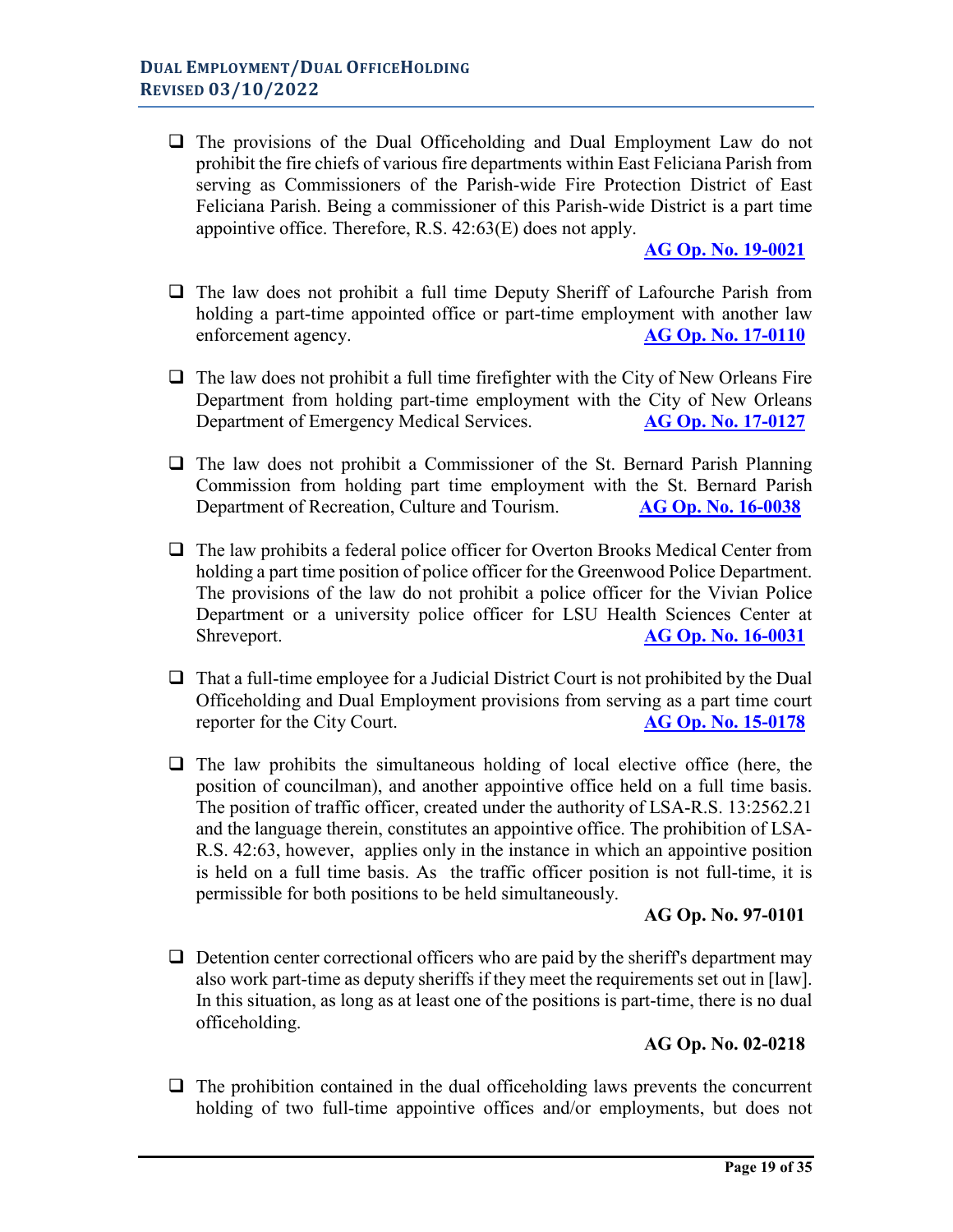prohibit the holding of those positions should one be held on a part-time basis. Thus, a full-time municipal police officer may hold the part-time appointive office of deputy sheriff. **[AG Op. No. 06-0166](https://links.lla.la.gov/go.nsf/getAGO?OpenAgent&agokey=06-0166)**

### **Elected Positions and Employment with the State or Political Subdivision**

- $\Box$  R.S. 42:63(C) prohibits the simultaneous holding of an elected office in state government and a full time appointive office in the government of the state or in the government of a political subdivision. Therefore, the law does prohibit a full time executive director of the Jefferson Davis Parish Tourist Commission from holding the office of State Representative. The law does not prohibit the part-time executive director of the Jefferson Davis Parish Tourist Commission from holding the office of State Representative. **AG Op. No. [18-0029](https://links.lla.la.gov/go.nsf/getAGO?OpenAgent&agokey=18-0029)**
- $\Box$  The law does prohibit a full time Deputy Tax Assessor of Iberville Parish from serving as a member of the Board of Aldermen of the Village of Grosse Tete. R.S. 42:63(D) prohibits holding of an elected office in a political subdivision of the state and a full time appointive office in the government of a political subdivision.

**[AG Op. No. 16-0202](https://links.lla.la.gov/go.nsf/getAGO?OpenAgent&agokey=16-0202)**

- $\Box$  The provisions of the Dual Officeholding and Dual Employment Law prohibit an employee of the City's Department of Public Works from serving as a member of the city council. **[AG Op. No. 16-0181](https://links.lla.la.gov/go.nsf/getAGO?OpenAgent&agokey=16-0181)**
- $\Box$  "You ask this office to advise whether you may be employed by the Town as a paid firefighter while at the same time serving in the elected office of mayor for the town.

The provisions of the Louisiana Dual Officeholding and Dual Employment Law, La. R.S. 42:61, *et seq.*, govern our response to your question. Therein, La. R.S. 42:63(D) sets forth the following prohibition:

*No person holding an elective office in a political subdivision of this state shall at the same time hold* another elective office or full-time appointive office in the government of this state or in the government of a political subdivision thereof. No such person shall hold at the same time *employment* in the government of this state, or *in the same political subdivision in which he holds an elective office* .... [Emphasis added.]

Accordingly, if you are elected as mayor for the Town of Plain Dealing, you are prohibited from serving in that capacity while at the same time holding a position of employment with the town as a paid firefighter." **[AG Op. No. 12-0070](https://links.lla.la.gov/go.nsf/getAGO?OpenAgent&agokey=12-0070)**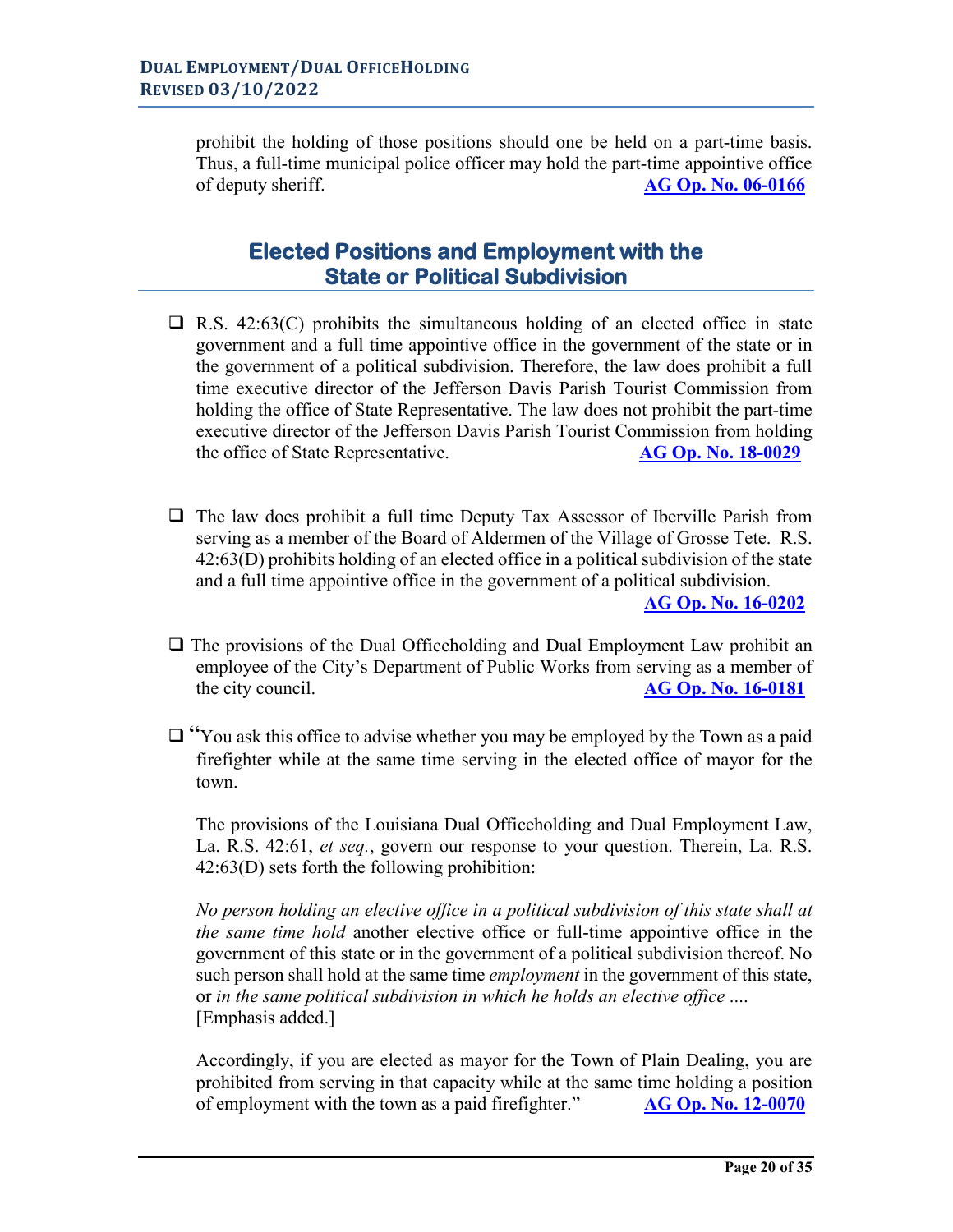$\Box$  "You have asked this office to advise if an individual may hold the elective office of alderman for the Town of Independence, and at the same time hold fulltime employment with the City of Amite, while also serving as a part-time deputy sheriff for the Tangipahoa Parish Sheriff's Department.

The provisions of the Louisiana Dual Officeholding and Dual Employment Law, La. R.S. 42:61, *et seq.*, govern our response to your question. In a dual officeholding analysis, the positions proposed to be held must first be categorized under the dual officeholding definitions provided in La. R.S. 42:62.

The position of alderman for the Town of Independence constitutes *elective office* as defined by La. R.S. 42:62(1), while the position with the City of Amite *constitutes full-time employment* as defined by La. R.S. 42:62(4) and La. R.S.  $42:62(3)$ .

While La. R.S. 42:63(D) precludes one from holding employment in the same political subdivision in which he holds elective office, the law does not prohibit one from holding elective office and employment in *separate political subdivisions*. Such is the case here, as the elective office and the position of employment are held in separate municipalities.

Further, for purposes of dual officeholding, the position of deputy sheriff is considered an *appointive office* under La. R.S. 42:62(2) because it is an "office in any branch of government ... which is specifically established or specifically authorized by the ... laws of this state ... and which is filled by appointment ... by an elected ... public official." The position of deputy sheriff is specifically authorized by La. R.S. 33:1433, which provides "the sheriff of each parish ... may appoint as many deputies as necessary" and further provides that a deputy's "appointment and oath must be entered on the records of the court." The sheriff is the appointing authority and is an elected public official pursuant to constitutional provision.

While La. R.S. 42:63(D) prohibits one from holding elective office and at the same time holding full-time appointive office, the law does not prohibit the holding if the appointive office is held on a part-time basis, as is the case here."

**[AG Op. No. 12-0077](https://links.lla.la.gov/go.nsf/getAGO?OpenAgent&agokey=12-0077)**

#### **Appointed and Elected Positions**

 $\Box$  The law does not prohibit the simultaneous holding of an elected office in a political subdivision and a part-time appointive office in a separate political subdivision. Further, the law does not prohibit the simultaneous holding of two part-time appointive offices. Therefore, a member of the Board of Commissioners of the Vermilion Parish Hospital Service District No. 2 (a part-time appointed position)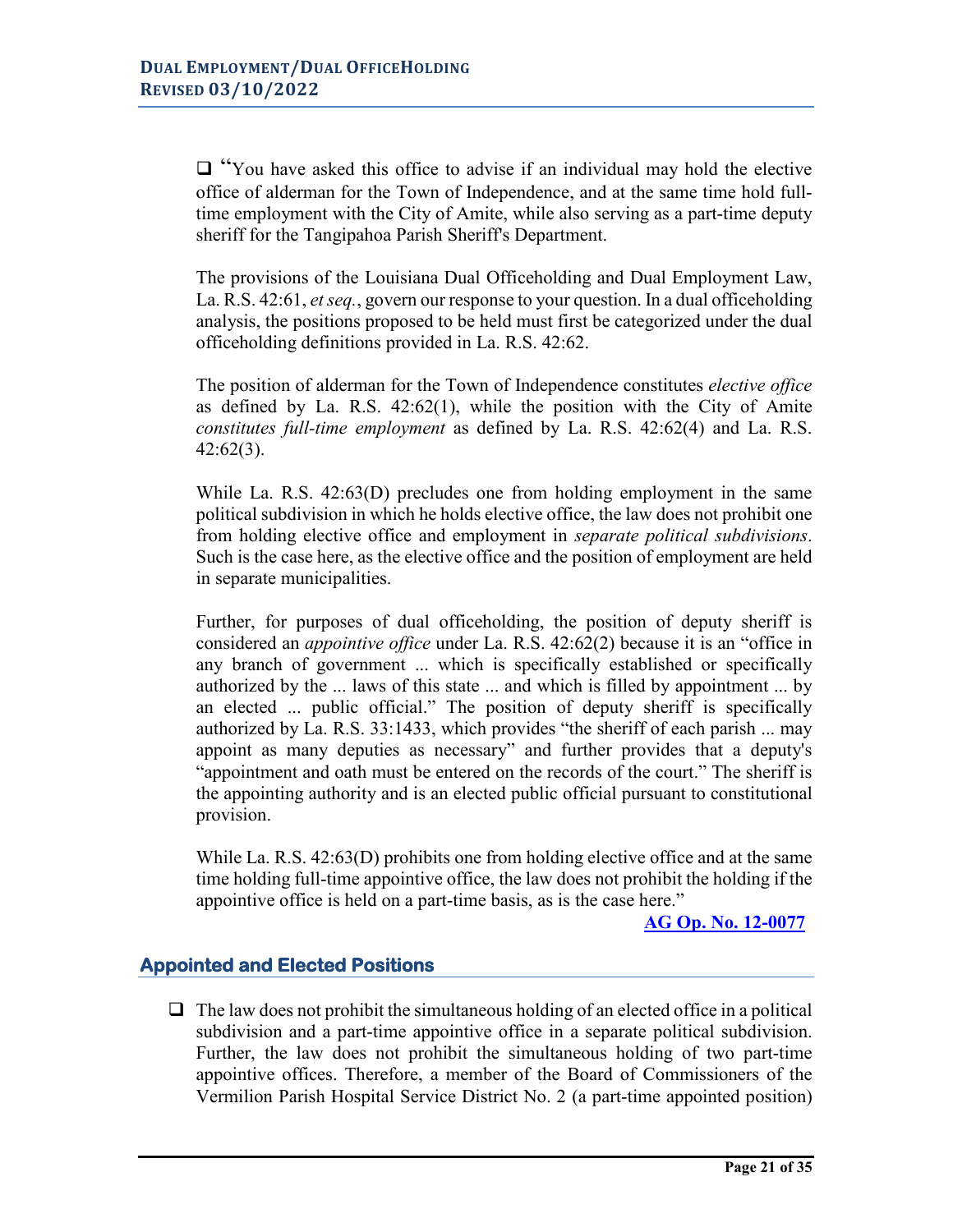who is also serving as member of the Vermilion Parish Library Board of Control (a part-time appointed position) may also simultaneously serve as an elected member of the Vermilion Parish School Board. **[AG Op. No. 19-0096](https://links.lla.la.gov/go.nsf/getAGO?OpenAgent&agokey=19-0096)**

- $\Box$  A Constable of a Justice of the Peace Court may also serve as a part-time Reserve/Auxillary Deputy Sheriff. **[AG Op. No. 17-0090](https://links.lla.la.gov/go.nsf/getAGO?OpenAgent&agokey=17-0090)**
- $\Box$  A school board member may hold fulltime employment with the city/parish government, but may not hold a full-time appointive office within the city/parish government. **[AG Op. No. 17-0031](https://links.lla.la.gov/go.nsf/getAGO?OpenAgent&agokey=17-0031)**
- $\Box$  The provisions of the Dual Officeholding and Dual Employment Law do not prohibit a member of the Police Jury of a parish from holding fulltime employment with a municipality in the parish. **[AG Op. No. 16-0179](https://links.lla.la.gov/go.nsf/getAGO?OpenAgent&agokey=16-0179)**
- $\Box$  The provisions of the Dual Officeholding and Dual Employment Law prohibits an elected official such as the Mayor from holding another elective office for the municipality or political subdivision. **[AG Op. No. 16-0035](https://links.lla.la.gov/go.nsf/getAGO?OpenAgent&agokey=16-0035)**
- $\Box$  A full-time deputy assessor may not simultaneously hold elective office as a municipal councilmember, according to R.S. 42:63(C). **[AG Op. No. 14-0179](https://links.lla.la.gov/go.nsf/getAGO?OpenAgent&agokey=14-0179)**
- "You have requested an opinion of the Attorney General as to whether you, an elected member of the Mandeville City Council, can also serve on the Board of Directors for the Council on Aging St. Tammany ("COAST").

The provisions of the Dual Officeholding and Dual Employment Law, found at La. R.S. 42:61 *et seq.,* govern questions concerning the ability to hold two or more public offices and/or positions simultaneously. Classifying the correct nature of the positions held is essential for the purposes of applying the dual officeholding provisions.

It is clear that your position on the Mandeville City Council is an elective office. As to the COAST position, based on the information provided, it is a voluntary part time position, which is appointed by the current members of the COAST Board of Directors.

Additionally, COAST was created based on state statutory authorization, La. R.S. 46:1601 *et seq*., making it an appointive office. The most applicable aspect of the Dual Officeholding and Dual Employment Law is La.R.S. 42:63(D), which provides in pertinent part:

**No person holding an elective office in a political subdivision of this state shall at the same time hold another elective office or full-time appointive office in the government of this state or in the government of a political subdivision thereof. No such**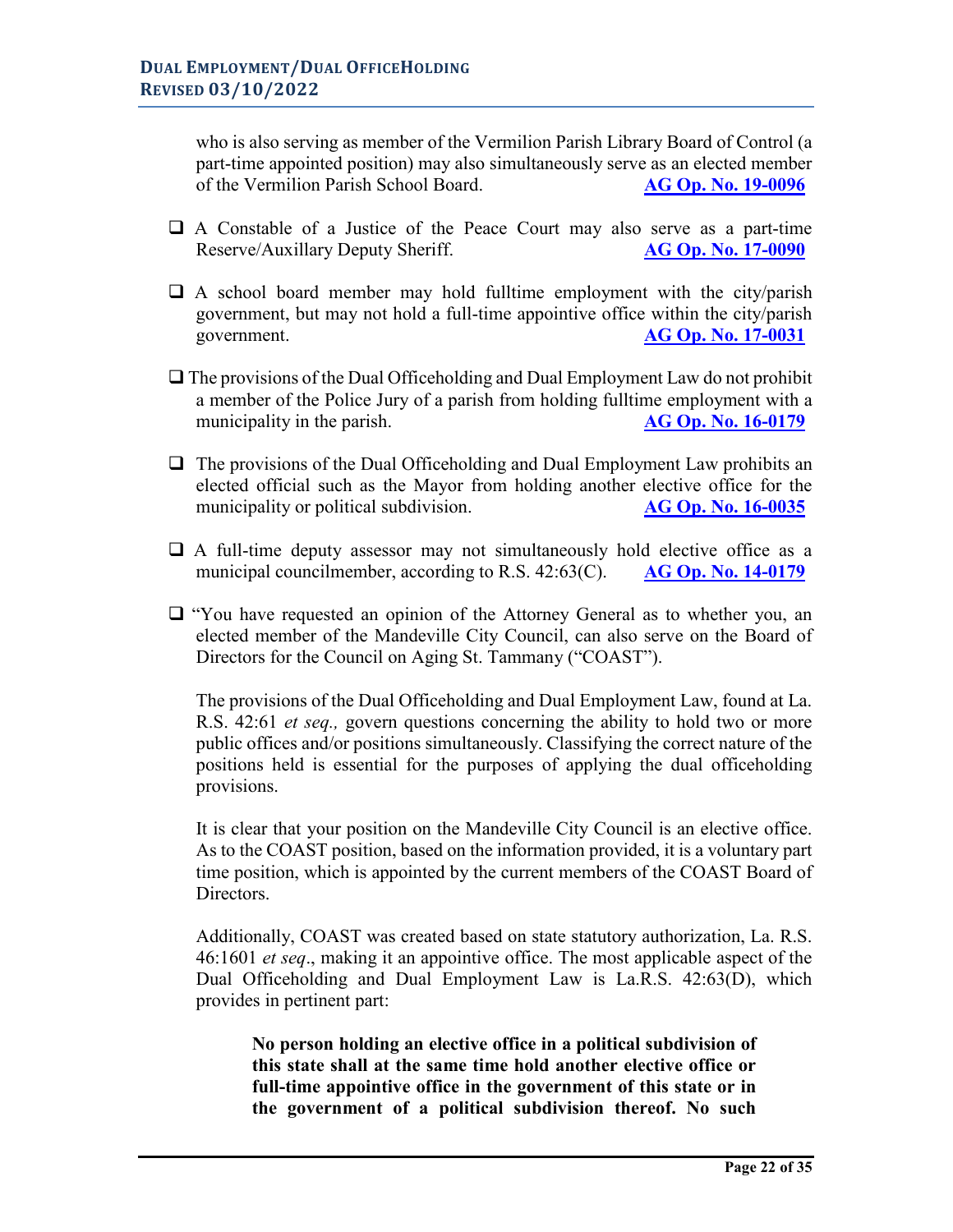#### **person shall hold at the same time employment in the government of this state, or in the same political subdivision in which he holds an elective office….**

Since your position on COAST is a part time appointive position, holding that position in addition to your position on the Mandeville City Council is not prohibited by the Dual Officeholding Laws. Please note that our expressed opinion relative to state law is limited to an examination of the dual officeholding provisions. **[AG Op. No. 14-0002](https://links.lla.la.gov/go.nsf/getAGO?OpenAgent&agokey=14-0002)**

 $\Box$  Individual is prohibited from holding both full time appointed office as parish finance director and the local elected office of parish school board member.

"You asked this office to advise whether the Finance Director of Iberville Parish may also hold an elected office as member of the Iberville Parish School Board.

R.S. 42:63(D) governs our response and provides:

D. No person holding an elective office in a political subdivision of this state shall at the same time hold another elective office or full-time appointive office in the government of this state or in the government of a political subdivision thereof. No such person shall hold at the same time employment in the government of this state, or in the same political subdivision in which he holds an elective office. In addition no sheriff, assessor, or clerk of court shall hold any office or employment under a parish governing authority or school board, nor shall any member of any parish governing authority or school board hold any office or employment with any sheriff, assessor, or clerk of court. (Emphasis added).

The Finance Director holds "appointive office" as defined by R.S. 42:62(2) because the position is one that is "specifically established...by the charter...of any political subdivision...which is filled by appointment...by an elected or appointed public official or by a governmental body composed of such officials..."

> **AG Op. No. 06-0218 [AG Op. No. 08-0088](https://links.lla.la.gov/go.nsf/getAGO?OpenAgent&agokey=08-0088)**

 $\Box$  State law prohibits one from holding local elective office and full-time appointive office. Thus, elected parish president may not also hold city full-time appointed position of utilities director.

"In 1991 this office released Attorney General Opinion 91-458 to Mr. William Cefalu in which the author concluded that an employee of the utilities department could hold employment with the city while holding an elective office of the parish council. As noted above, the facts herein contemplate that Mr. Cefalu would become an appointed officer of the utilities department versus his original status as employee of the utilities department. The opinion is distinguishable in that R.S. 42:63(D) does not prohibit one from holding employment and local elective office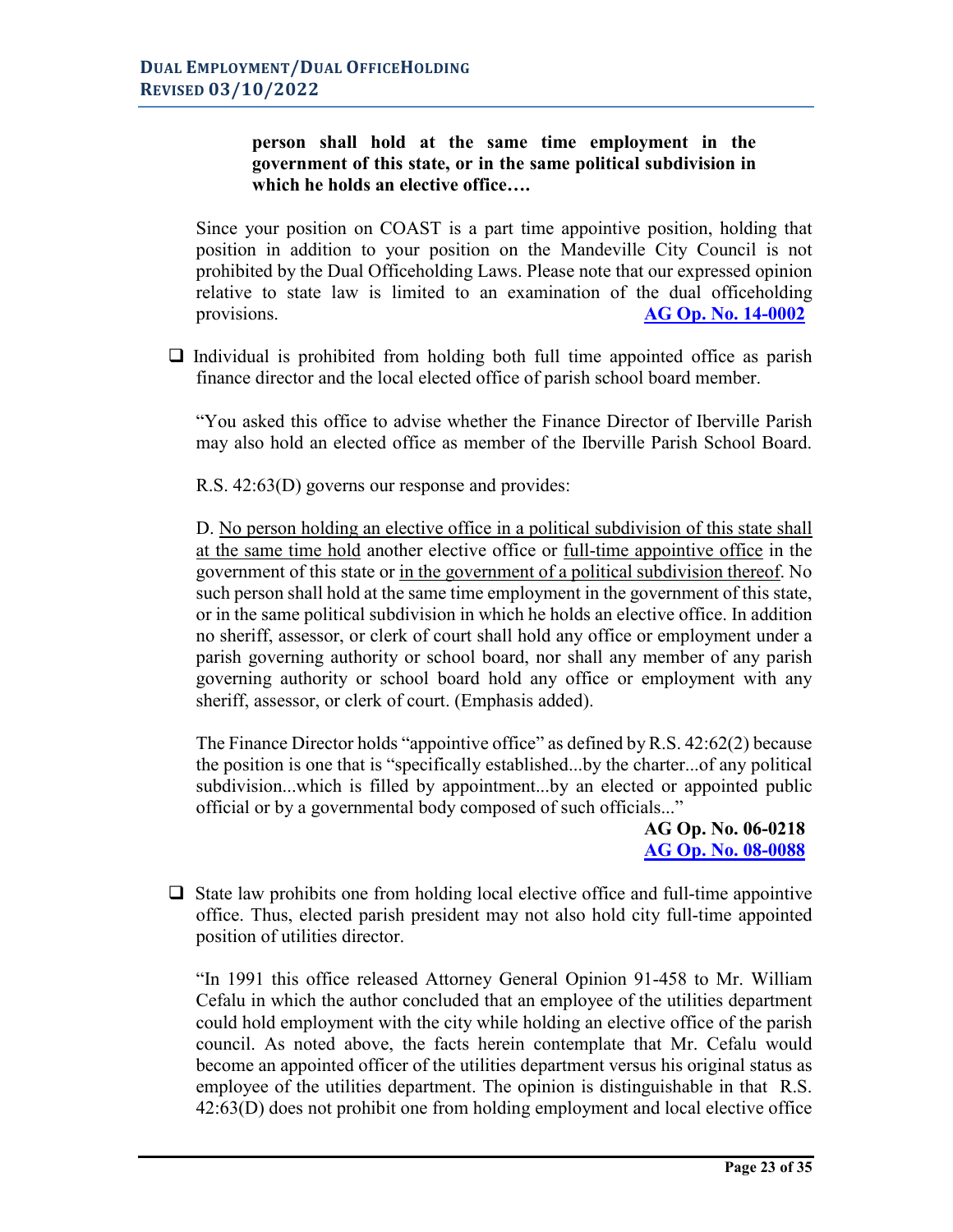in separate political subdivisions [(i.e., the parish and the municipality, see R.S. 42:62(9)]; however, R.S. 42:63(D) does prohibit one from holding full-time appointive office and local elective office."  $AG$  Op. No. 05-0327 appointive office and local elective office."

**[AG Op. No. 07-0110](https://links.lla.la.gov/go.nsf/getAGO?OpenAgent&agokey=07-0110)**

#### **Separate Political Subdivisions**

 $\Box$  An elected constable is not prohibited under the Dual Officeholding and Dual Employment Law from serving as a full-time employee of a parish tourist commission as they are separate political subdivisions.

**[AG Op. No. 21-0039](https://links.lla.la.gov/go.nsf/getAGO?OpenAgent&agokey=21-0039)**

 $\Box$  The City of Minden, the Sparta Groundwater Conservation District and the Webster Parish Police Jury are separate political subdivisions. Therefore, the Dual Officeholding and Employment Law does not prohibit a full-time employee of the City of Minden, who is a member of the Board of Commissioners of the Sparta Groundwater Commission, from serving as an elected member of the Webster Parish Police Jury.

**[AG Op. No. 19-0098](https://links.lla.la.gov/go.nsf/getAGO?OpenAgent&agokey=19-0098)**

 An elected member of the School Board may also serve as a commissioner of an area human services district (Part-time appointed position) and as a member of the board of commissioners of a fire protection district (Part-time appointed position) without violating the Dual Officeholding and Dual Employment Law.

**[AG Op. No. 19-0044](https://links.lla.la.gov/go.nsf/getAGO?OpenAgent&agokey=19-0044)**

- $\Box$  The law does not prohibit a member of the Caddo Parish School Board from serving as a member of the Shreveport/Caddo Metropolitan Zoning Board of Appeals. R.S. 42:63(D) does not prohibit the simultaneous holding of an elected office in a political subdivision and a part-time appointed office in a separate political subdivision. **[AG Op. No. 18-0033](https://links.lla.la.gov/go.nsf/getAGO?OpenAgent&agokey=18-0033)**
- $\Box$  The law does not prohibit a full time employee of the Vermillion Parish Department of Public Works from serving as a councilman for the City of Abbeville. R.S. 42:63(D) is not applicable because the position of employment is not in the same political subdivision as the elected office. **AG Op. No. [17-0071](https://links.lla.la.gov/go.nsf/getAGO?OpenAgent&agokey=17-0071)**
- $\Box$  Lafayette City-Parish Councilman may also be employed by the District Attorney for the Fifteenth Judicial District in his Vermilion Parish office.

"… for purposes of the dual officeholding law, the parish and the district attorney's office are separate political subdivisions. R.S. 42:62(9) states: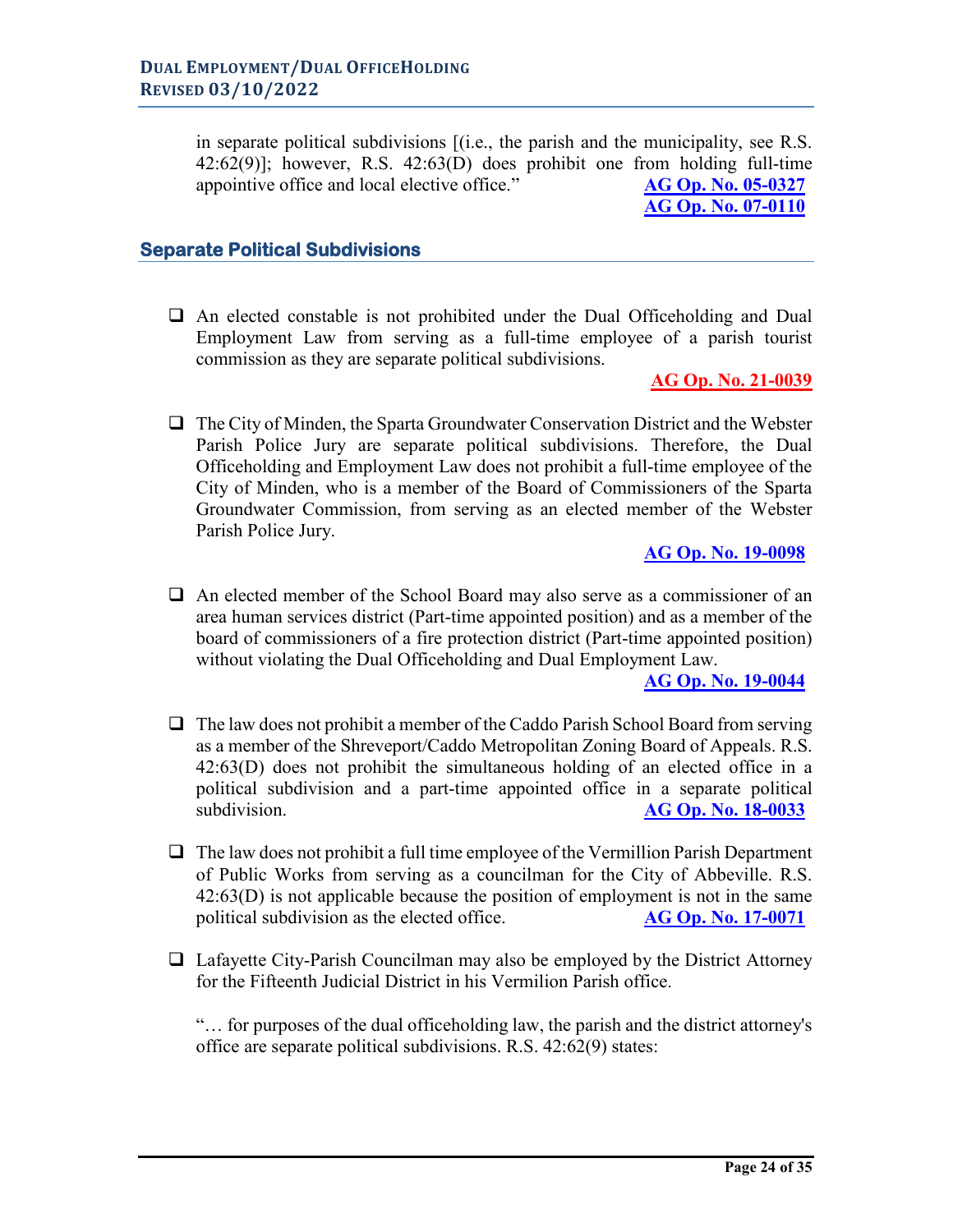(9) 'Political subdivision' means a parish, municipality and any other unit of local government, including a school board and a special district, authorized by law to perform governmental functions. In addition for the purposes of this Part, mayor's courts, justice of the peace courts, district attorneys, sheriffs, clerks of court, coroners, tax assessors, registrars of voters, and all other elected parochial officials shall be separate political subdivisions. (Emphasis added).

R.S. 42:63 does not prohibit one from holding the local elective office of police juror and employment in a separate political subdivision such as the district attorney's office.

You advise that your employment with the parish would be entirely funded by the Vermilion Parish Police Jury. Thus, the incompatibility concerns raised by R.S. 42:64 [and discussed in Opinions 07-0311, 07-0311 (A) and 07-0311 (B) issued to you] become inapplicable." **AG [Op. No. 07-0311C](https://links.lla.la.gov/go.nsf/getAGO?OpenAgent&agokey=07-0311C)**

 $\Box$  School board member for Terrebonne Parish may continue in employment with the Terrebonne Parish Government.

"Since your position with the Terrebonne Parish Consolidated Government is defined as employment, the prohibition under LSA-R.S. 42:63D would apply only if both offices are within the same 'political subdivision.' A 'political subdivision' is defined in LSA-R.S. 42:62(9) and states:

'Political subdivision' means a parish, municipality, and any other unit of local government, including a school board and a special district, authorized by law to perform governmental functions." (Emphasis added).

Under this definition a school board would be a separate political subdivision from the parish. The prohibition concerning the simultaneous holding of both offices within the same political subdivision is therefore inapplicable."

#### **AG Op. No. 96-0220**

#### **Professional Educational Capacity**

- $\Box$  The law does not prohibit a member of the Police Jury of Concordia Parish from serving as the Superintendent of the Concordia Parish School System. A parish superintendent is employed in a professional educational capacity and is exempt pursuant to R.S. 42:63(D). **AG Op. No. [17-0093](https://links.lla.la.gov/go.nsf/getAGO?OpenAgent&agokey=17-0093)**
- $\Box$  An elected mayor of a municipality who holds employment as an instructor at a state-sponsored technical college is employed in a professional educational capacity and is exempt from the prohibitions of law which generally prohibit one from holding local elected office and employment in the government of the state.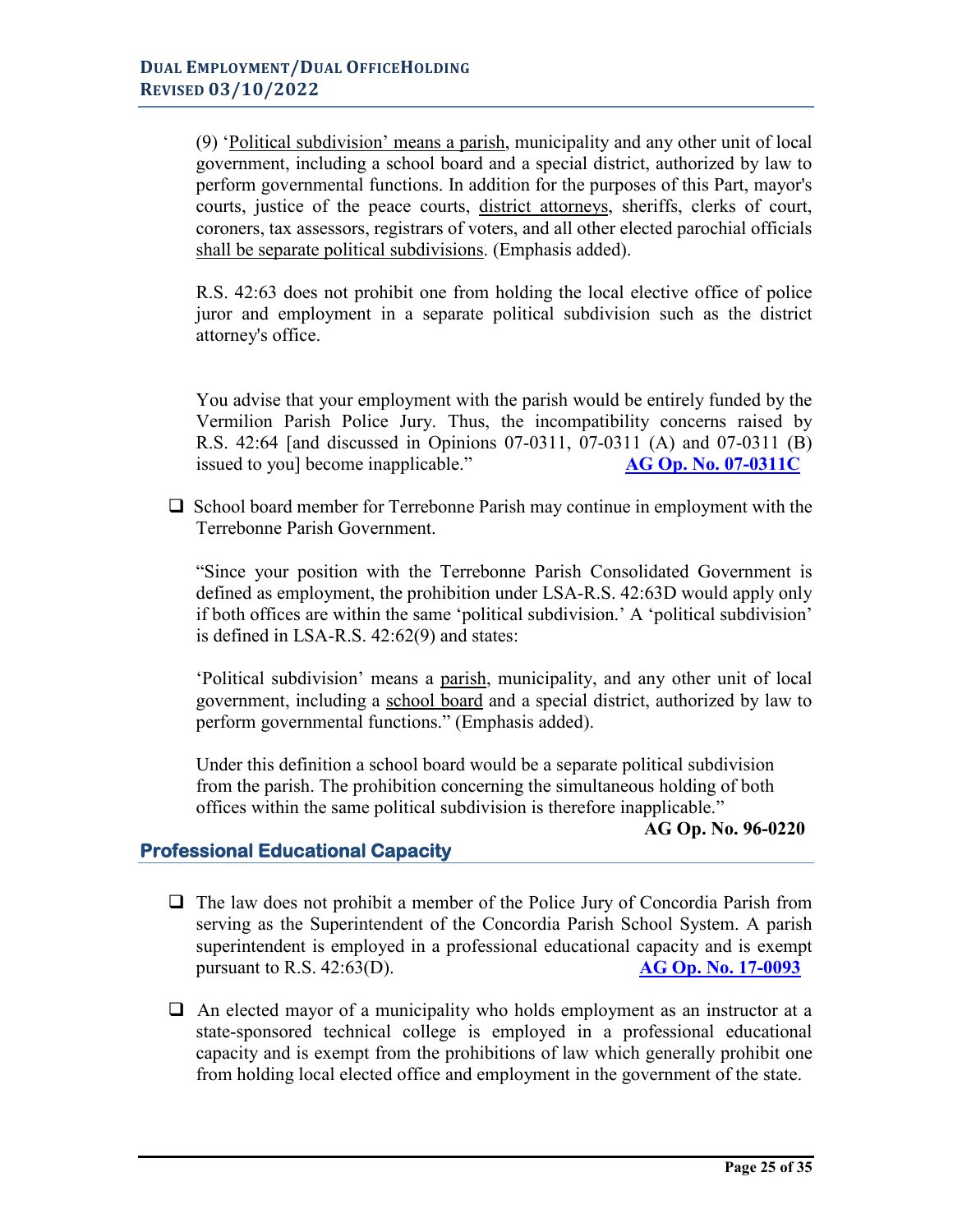"While LSA-R.S. 42:63(D) initially prohibits you from holding both positions, there is an exemption in the law which permits a "person employed in a professional educational capacity" to hold "an elective or appointive office."

R.S. 42:66(B) states:

B. Nothing in this Part shall be construed to prevent a school teacher or person employed in a professional educational capacity in a grade school, high school, other educational institution, parish or city school board from holding at the same time an elective or appointive office.

Because you will be employed as an instructor at the technical college, you are considered to be employed in a "professional educational capacity"; as such, the exemption is directly applicable to you. The law does not prohibit you from accepting this employment and continuing to serve as the elected mayor of the Village of Baskin." **[AG Op. No. 08-0142](https://links.lla.la.gov/go.nsf/getAGO?OpenAgent&agokey=08-0142)**

 $\Box$  The law permits the Dean of Career and Professional Programs at Elaine P. Nunez Community College to hold the elective office of member of the St. Bernard Parish School Board.

"The law allows you to continue in your state employment as the full-time Dean of the Career and Professional Programs at Elaine P. Nunez Community College while serving as member of the St. Bernard Parish School Board, a part-time local elective office. LSA-R.S. 42:66(B) permits the concurrent holding of these positions, and states:

B. Nothing in this Part shall be construed to prevent a school teacher or person employed in a professional educational capacity in a grade school, high school, other educational institution, parish or city school board from holding at the same time an elective or appointive office." **AG Op. No. 95-0011**

 $\Box$  The law permits an individual to hold state employment as a faculty member of Nicholls State University and the local elective office of member of the Assumption Parish School Board.

> **AG Op. No. 95-0008 [AG Op. No. 11-0160](https://links.lla.la.gov/go.nsf/getAGO?OpenAgent&agokey=11-0160)**

#### **Planning Commission**

 A member of the Covington Zoning and Planning Commission may also hold employment with the Covington Recreation Department.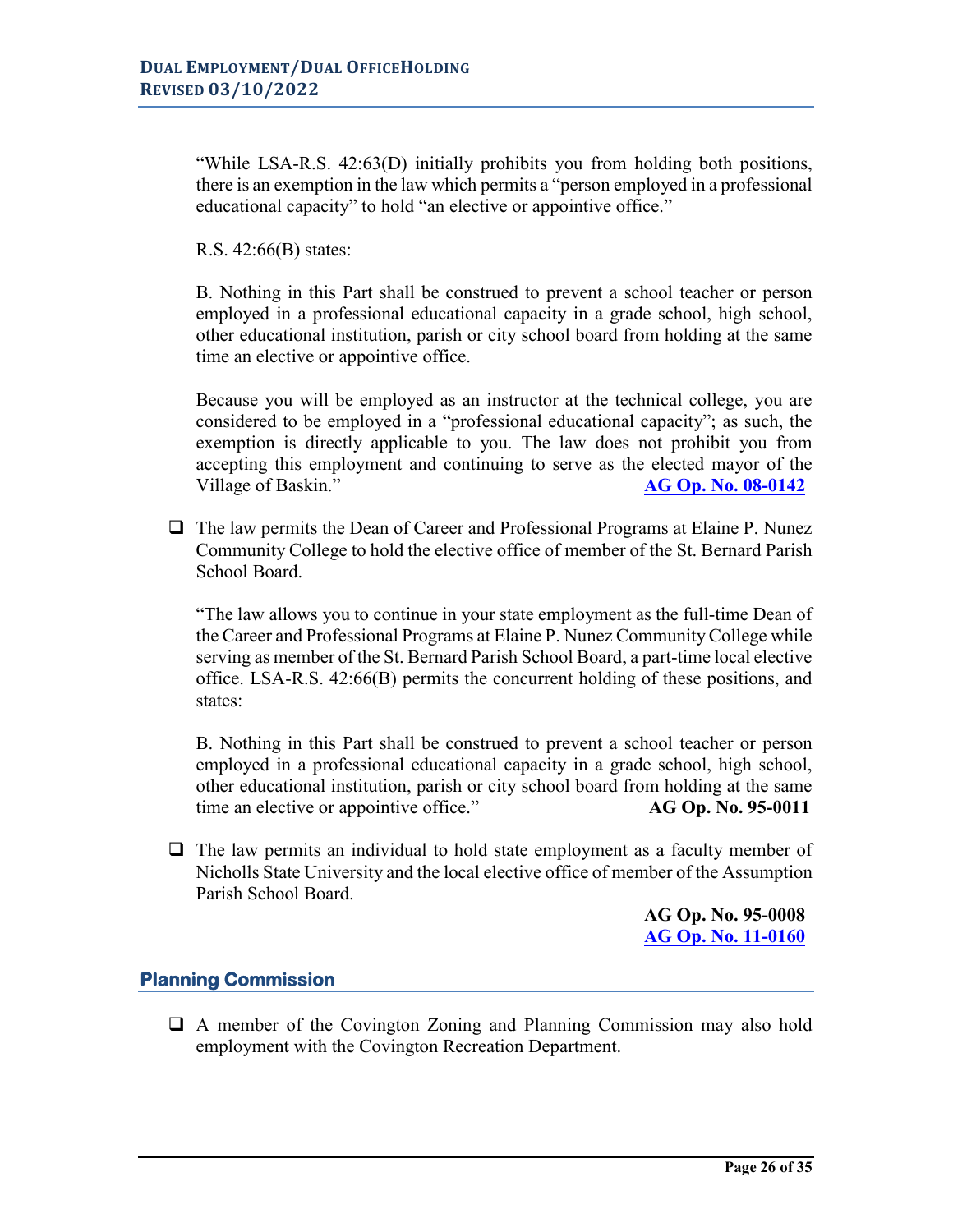"However, R.S.  $33:103(C)(1)$  pertaining to parish and municipal planning commissions is of potential concern and states:

C. (1) *All members of a commission*, whether a parish or a municipal planning commission, shall serve without compensation, except as otherwise provided by this paragraph or as otherwise provided by law, and *shall hold no other public office*, except they may also serve as members of any duly constituted regional commission of which their parish or municipality forms a part. (Emphasis added).

"Public office" is defined by R.S. 42:1 as: any state, district, parish or municipal office, elective or appointive, or any position as member on a board or commission, elective or appointive, when the office or position is established by the constitution or laws of this state.

"Public officer" is any person holding a public office in this state.

Because the position with the municipality is an employment and not a public office, R.S. 33:103 would not preclude one from holding both positions. In accord are Attorney General Opinions 05-248 and 91-549".

**[AG Op. No. 07-0302](https://links.lla.la.gov/go.nsf/getAGO?OpenAgent&agokey=07-0302)**

#### **Federal Employment**

 $\Box$  A justice of the peace is not a part-time elected office. Therefore, a justice of the peace is prohibited under the Dual Officeholding and Dual Employment Law from also serving as an employee of the U.S. Government.

**[AG Op. No. 20-0067](https://links.lla.la.gov/go.nsf/getAGO?OpenAgent&agokey=20-0067)**

- $\Box$  An alderman may hold employment in the office of a U.S. Congressman. **[AG Op. No. 16-0210](https://links.lla.la.gov/go.nsf/getAGO?OpenAgent&agokey=16-0210)**
- $\Box$  Elected constable may not also hold federal employment, absent the applicability of exemptions provided by law.

"The provisions of the Louisiana Dual Officeholding and Dual Employment Laws, R.S.  $42:61$ , et seq., govern our response to your question. R.S.  $42:63(A)(1)$  is dispositive of the issue, and states:

A. (1) Except as otherwise provided in this Subsection, *no person holding an elective office*, appointive office, or employment in any of the branches of state government or of a political subdivision thereof *shall at the same time hold* another elective office, appointive office, or *employment* in the government of a foreign country, *in the government of the United States*, or in the government of another state. (Emphasis added).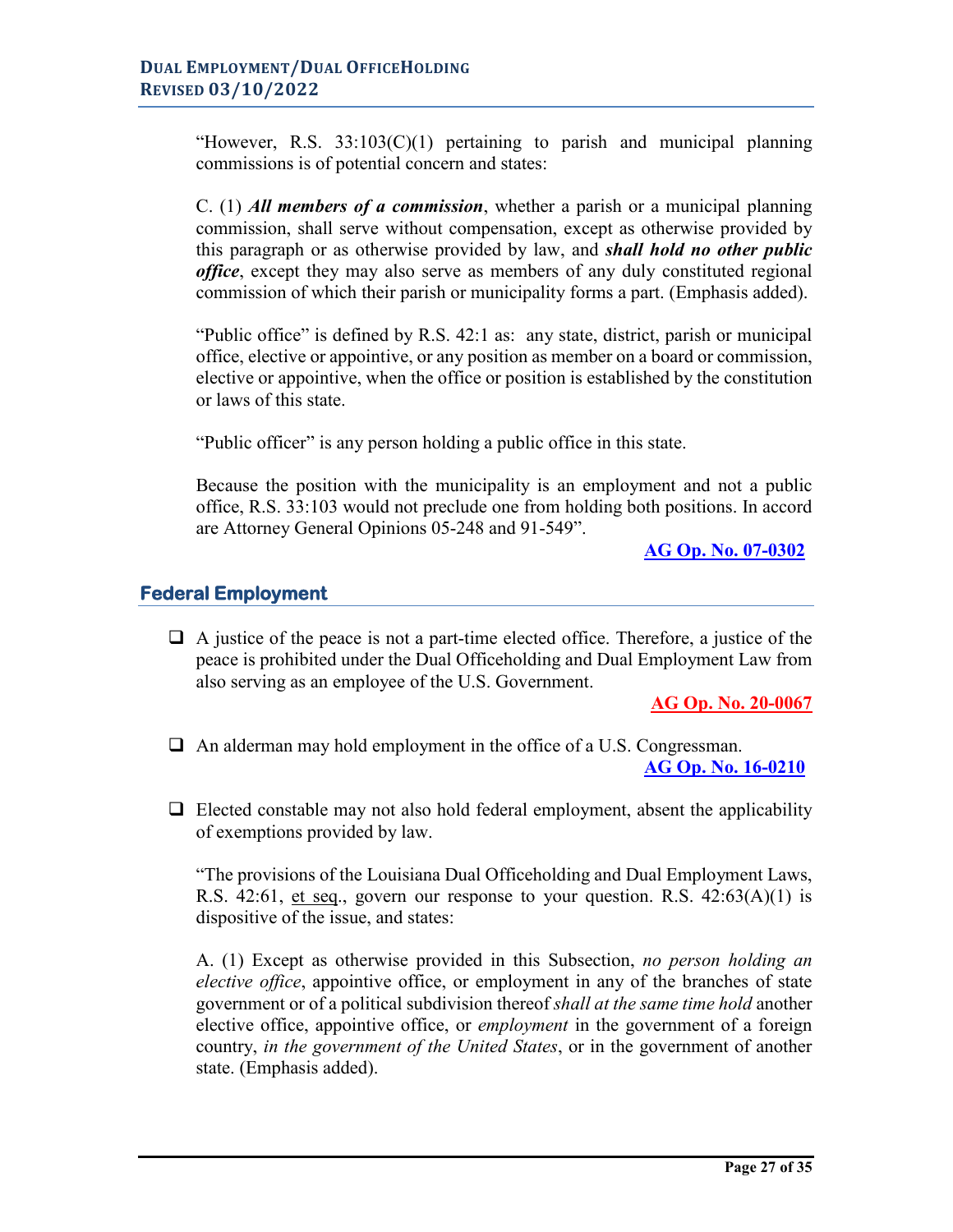R.S. 42:63(A)(1) prohibits one from holding local elective office and employment with the federal government. Further, the exemptions from this rule provided in R.S. 42:66 are inapplicable to this matter. Therefore, we advise that state law prohibits you from holding federal employment should you be elected constable." **[AG Op. No. 08-0238](https://links.lla.la.gov/go.nsf/getAGO?OpenAgent&agokey=08-0238)**.

### **Status in General**

 $\Box$  State law permits the method of delivery of public defender services for each judicial district to include appointment, contract, and employment as alternative methods for providing counsel to indigent defendants. Thus, whether an assistant public defender is prohibited from holding local elective office under the dual officeholding provisions is dependent upon the method used to select assistant public defenders within each judicial district.

"The answer to your question is fact-sensitive. A Thibodaux city councilman is not prohibited by the dual officeholding provisions from holding full-time or part-time employment as an assistant public defender; neither is he prohibited by the dual officeholding provisions from working as an assistant public defender under a professional services contract. He is not prohibited by the dual officeholding provisions from holding part-time appointive office as an assistant public defender. The only scenario in which the dual officeholding provisions are violated is if a Thibodaux city councilman holds full-time appointive office as an assistant public defender." **AG [Op. No. 08-0206](https://links.lla.la.gov/go.nsf/getAGO?OpenAgent&agokey=08-0206)**.

 $\Box$  "Plaintiff also has raised the issue of whether Louisiana's law against dual officeholding has been violated. Under the pertinent provisions of LRS 14:63(C), no person holding an elective office in the government of this state shall at the same time hold another elective office, a full-time appointive office, or employment in the government of this state or in the government of a political subdivision thereof. Thus, Judge Kostelka could not simultaneously hold the office of district judge and hold the office of appellate judge. However, plaintiff stated during argument in the district court that plaintiff did not contend Judge Kostelka was holding office on the 2nd Circuit Court of Appeal; we agree. Thus, unless and until such time as Judge Kostelka is to be sworn in as a judge on the 2nd Circuit Court of Appeal, the possibility of a violation of Louisiana's prohibition against dual officeholding will not arise. We further observe that a very analogous situation arises every time a judge currently serving on one court runs for and is elected to another court. No dual officeholding occurs as long as the first judgeship is resigned prior to the judge's taking office for the second judgeship." *Braddock v. Kostelka* 568 So.2d. 248, 252 (La.App. 2 Cir.,1990)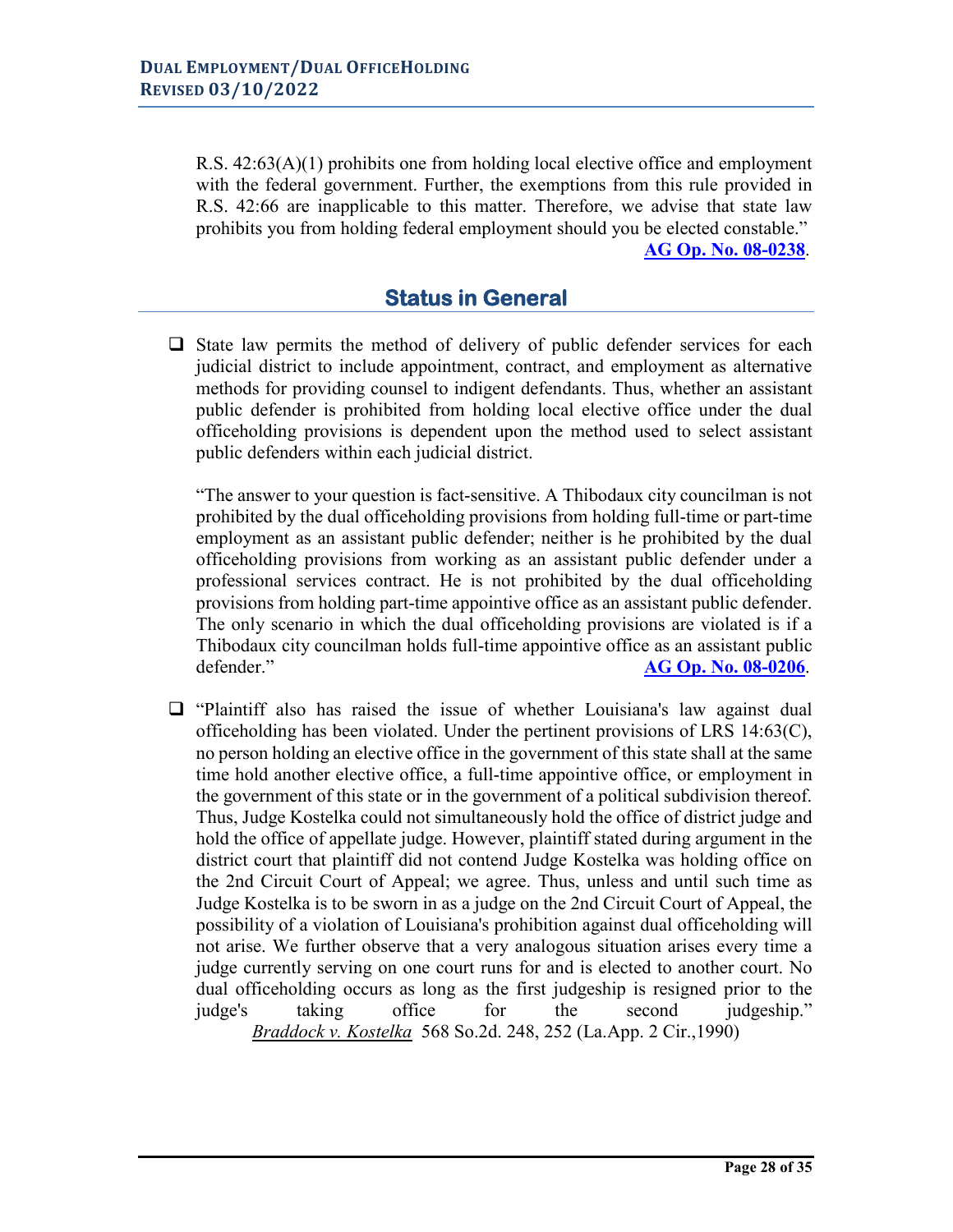#### **Alderman**

- The Dual Officeholding and Dual Employment Law does not prohibit an elected alderman of a village from serving as an uncompensated reserve police officer for the village's police department. The uncompensated position of a reserve police officer is not considered "employment" for the purposes of the Dual Officeholding and Dual Employment Law. **[AG Op. No. 21-0070](https://links.lla.la.gov/go.nsf/getAGO?OpenAgent&agokey=21-0070)**
- $\Box$  The provisions of the Dual Officeholding and Dual Employment Law prohibit a member of the board of alderman for a municipality from serving as the municipality's appointee to the board of commissioners of a waterworks district, but do not prohibit the chief of police or the town clerk from serving as the municipality's appointees to the board of commissioners. **[AG Op. No. 16-0209](https://links.lla.la.gov/go.nsf/getAGO?OpenAgent&agokey=16-0209)**
- $\Box$  The Clerk of the Village of Wilson may not simultaneously hold the position of alderman of that village.

"The dual officeholding laws, LA R.S. 42:61, *et seq.*, apply in general to a person holding two positions at the same time. Nevertheless, the statutes pertaining to the selection of municipal officers, found at LA R.S. 33:381, *et seq.*, are more on point to your inquiry. More specifically, LA R.S. 33:385(C) states in pertinent part:

No member of the board of alderman shall hold any other office or employment under the municipal government while he [or she] is a member of the board, except as is provided for in R.S. 33:381 and R.S. 33:386.

LA R.S. 33:381 had at one time explicitly permitted an alderman to also serve as the town clerk. However, LA R.S. 33:381 has been amended numerous times, and through the amendment process, this exception has been deleted. A reading of the statute at present will confirm that the exception is provided for no longer. Similarly, no such exception is authorized by LA R.S. 33:386.

Therefore, it is the opinion of this office that the Clerk of the Village of Wilson may not simultaneously hold the position of alderman of that village. Doing so would constitute a violation of LA R.S. 33:385(C)." **AG [Op. No. 01-0142](https://links.lla.la.gov/go.nsf/getAGO?OpenAgent&agokey=01-0142)**

 $\Box$  A person is legally permitted to hold the office of city alderman and be simultaneously employed as an investigator in the Jefferson Parish District Attorney's Office.

"The former position constitutes local elective office, while the latter position is one of employment within the parish, which is a separate political subdivision from the municipality. Such combination of positions is impermissible only where both positions fall within the same political subdivision as LSA-R.S. 42:63(D) provides: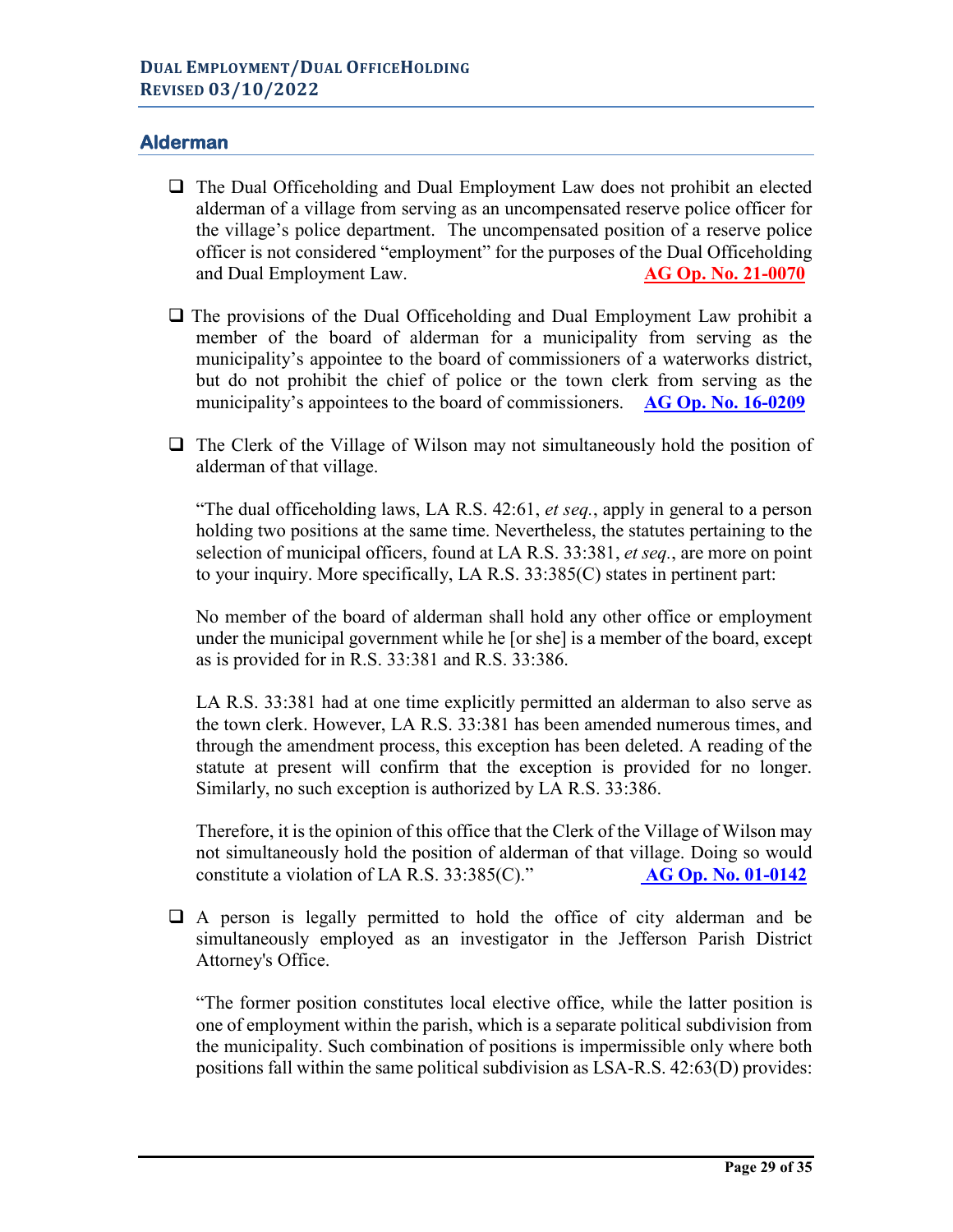D. No person holding an elective office in a political subdivision of this state shall at the same time hold another elective office or full-time appointive office in the government of this state or in the government of a political subdivision thereof. No such person shall hold at the same time employment in the government of this state, or in the same political subdivision in which he holds an elective office. (Emphasis added)." **AG Op. No. 97-0147**

#### **Assistant District Attorney**

The provisions of the Dual Officeholding and Dual Employment Law do not prohibit an elected mayor of a municipality from simultaneously holding a parttime appointed position as an assistant district attorney. **[AG Op. No. 21-0019](https://links.lla.la.gov/go.nsf/getAGO?OpenAgent&agokey=21-0019)**

The provisions of the Dual Officeholding and Dual Employment Law do not prohibit a full-time employee of the District Attorney's Office from being appointed as a part time deputy clerk. **[AG Op. No. 13-0041](https://links.lla.la.gov/go.nsf/getAGO?OpenAgent&agokey=13-0041)**

An elected school board member may simultaneously hold a part time appointive office with the district attorney's office. **[AG Op. No. 13-0032](https://links.lla.la.gov/go.nsf/getAGO?OpenAgent&agokey=13-0032)**

The provisions of the Dual Officeholding and Dual Employment Law do not prohibit a part time assistant district attorney from working as the city attorney through his private practice. **[AG Op. No. 13-0028](https://links.lla.la.gov/go.nsf/getAGO?OpenAgent&agokey=13-0028)**

#### **Chief of Police**

- $\Box$  The part time Chief of Police on the Village of Wilson may serve as the part time Chief of Police of the Village of Norwood. **[AG Op. No. 19-0103](https://links.lla.la.gov/go.nsf/getAGO?OpenAgent&agokey=19-0103)**
- $\Box$  An elected chief of police for a Lawrason Act municipality may hold part-time appointive office as chief of police of another Lawrason Act municipality.

**[AG Op. No. 19-0075](https://links.lla.la.gov/go.nsf/getAGO?OpenAgent&agokey=19-0075)**

- $\Box$  An elected chief of police for a Lawrason Act municipality may hold full-time employment with the Sheriff's Office. **[AG Op. No. 19-0063](https://links.lla.la.gov/go.nsf/getAGO?OpenAgent&agokey=19-0063)**
- $\Box$  The law does prohibit the Marshal of the City Court of Jeanerette from serving as the full time Chief of Police of the City of Jeanerette. The Law does not prohibit the Marshal of the City Court of Jeanerette from serving as the part-time Chief of Police for the City of Jeanerette. **[AG Op. No. 17-0116](https://links.lla.la.gov/go.nsf/getAGO?OpenAgent&agokey=17-0116)**
- $\Box$  The law does not prohibit a full time appointed Chief of Police of the Town of Greensburg from holding part-time employment at the Lallie Kemp Regional Medical Center. **[AG Op. No. 17-0163](https://links.lla.la.gov/go.nsf/getAGO?OpenAgent&agokey=17-0163)**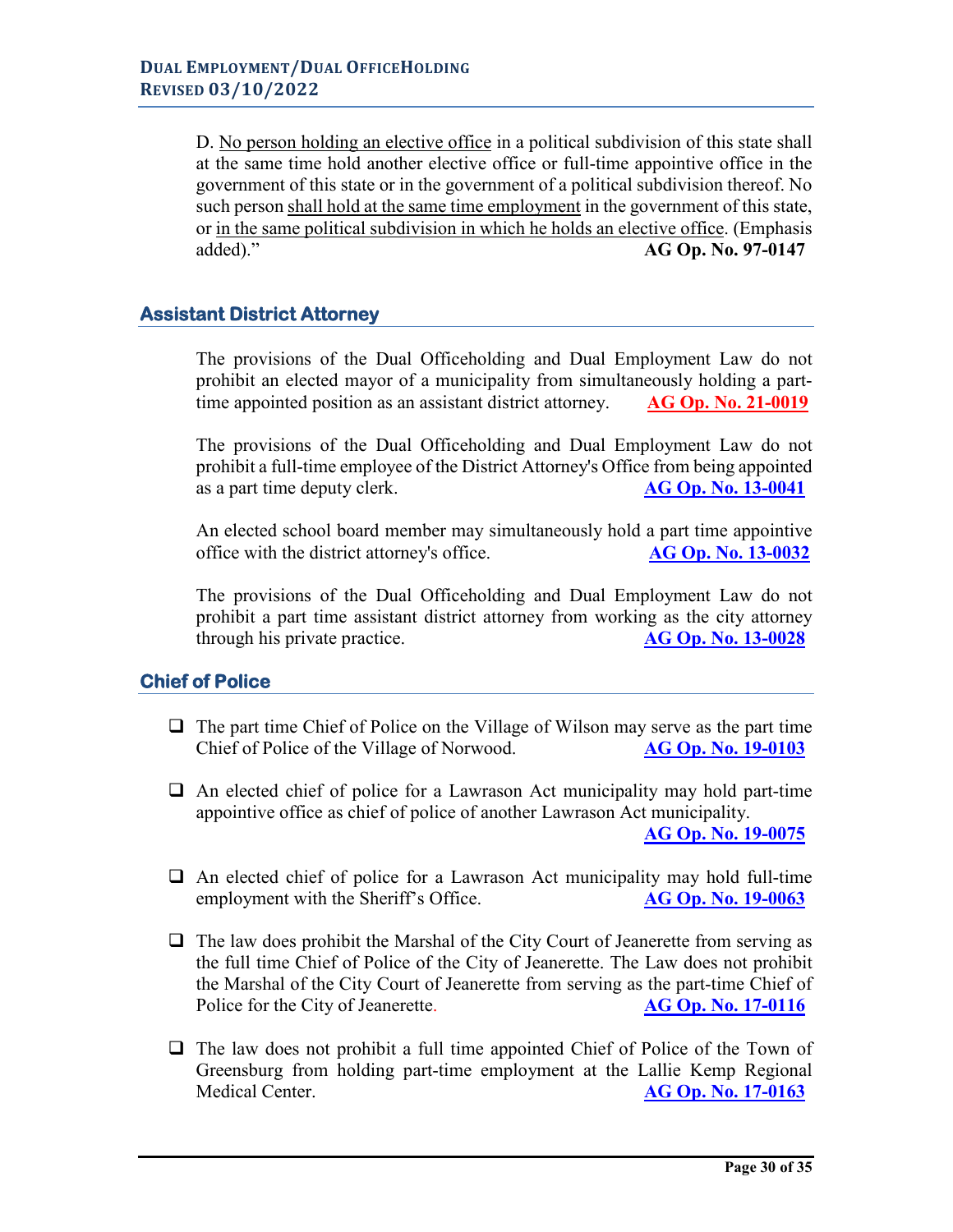$\Box$  A Lawrason Act chief of police may engage in part time private employment during his off-duty hours. **[AG Op. No. 13-0016](https://links.lla.la.gov/go.nsf/getAGO?OpenAgent&agokey=13-0016)** 

# **Exceptions in [R.S. 42:66](http://www.legis.la.gov/Legis/Law.aspx?d=99500)**

- $\Box$  An elected state representative is not prohibited from serving as a part-time appointed member of a parish's mental health and addictive disorders advisory board pursuant to R.S. 42:66(A)(5). **[AG Op. No. 21-0027](https://links.lla.la.gov/go.nsf/getAGO?OpenAgent&agokey=21-0027)**
- An Evangeline Parish Sheriff employee, who is a certified public accountant and provides financial accounting services to the Sheriff, may also serve as a member of the Evangeline Parish School Board as the Parish has a population of less than 50,000 according to the latest federal decennial census. R.S. 42:66(D).

**[AG Op. No. 19-0123](https://links.lla.la.gov/go.nsf/getAGO?OpenAgent&agokey=19-0123)**

 $\Box$  An alderman of a municipality with a population of 6,500 or less according to the 1990 federal decennial census, may hold a full-time position of employment with a State university, under R.S. 42:66(N).

**[AG Op. No. 15-0060](https://links.lla.la.gov/go.nsf/getAGO?OpenAgent&agokey=15-0060)**

- $\Box$  A chief of police of a municipality with a population of less than five thousand according to the 1990 decennial census may also hold the office of deputy sheriff in accordance with R.S. 42:66(M). **[AG Op. No. 14-0196](https://links.lla.la.gov/go.nsf/getAGO?OpenAgent&agokey=14-0196)**
- $\Box$  An elected alderman of the City of Bunkie is not prohibited by the dual officeholding and dual employment law from simultaneously holding a full-time position in the government of this state, pursuant to the exception of La. R.S. 42:66(N) that applies to a municipality with a population of 6,500 or less according<br>to the 1990 federal decennial census.<br> $\overline{AG}$  Op. No. 12-0237 to the 1990 federal decennial census.
- R.S.  $42:66(L)(1)$  sets forth an exemption to La. R.S.  $42:63(D)$  which permits a fulltime deputy sheriff to hold the elective office of alderman in a municipality which has a population of 2,500 or less. Therefore the dual officeholding law does not prohibit a deputy sheriff working full-time for the East Feliciana Parish Sheriff's Office from simultaneously holding the elective office of alderman for the Town of Clinton, a municipality with a population of 2,500 or less. **[AG Op. No. 12-0175](https://links.lla.la.gov/go.nsf/getAGO?OpenAgent&agokey=12-0175) [R.S. 42:66\(L\)\(1\)](http://www.legis.la.gov/Legis/Law.aspx?d=99500)**
- $\Box$  A deputy sheriff may at the same time hold the office of part-time constable of a justice of the peace court whose jurisdiction has a population of fifteen thousand or fewer persons according to the 1990 federal decennial census.

 **[AG Op. No. 08-0131](https://links.lla.la.gov/go.nsf/getAGO?OpenAgent&agokey=08-0131) [R.S. 42:66\(L\)\(2\)\(a\)](http://www.legis.la.gov/Legis/Law.aspx?d=99500)**.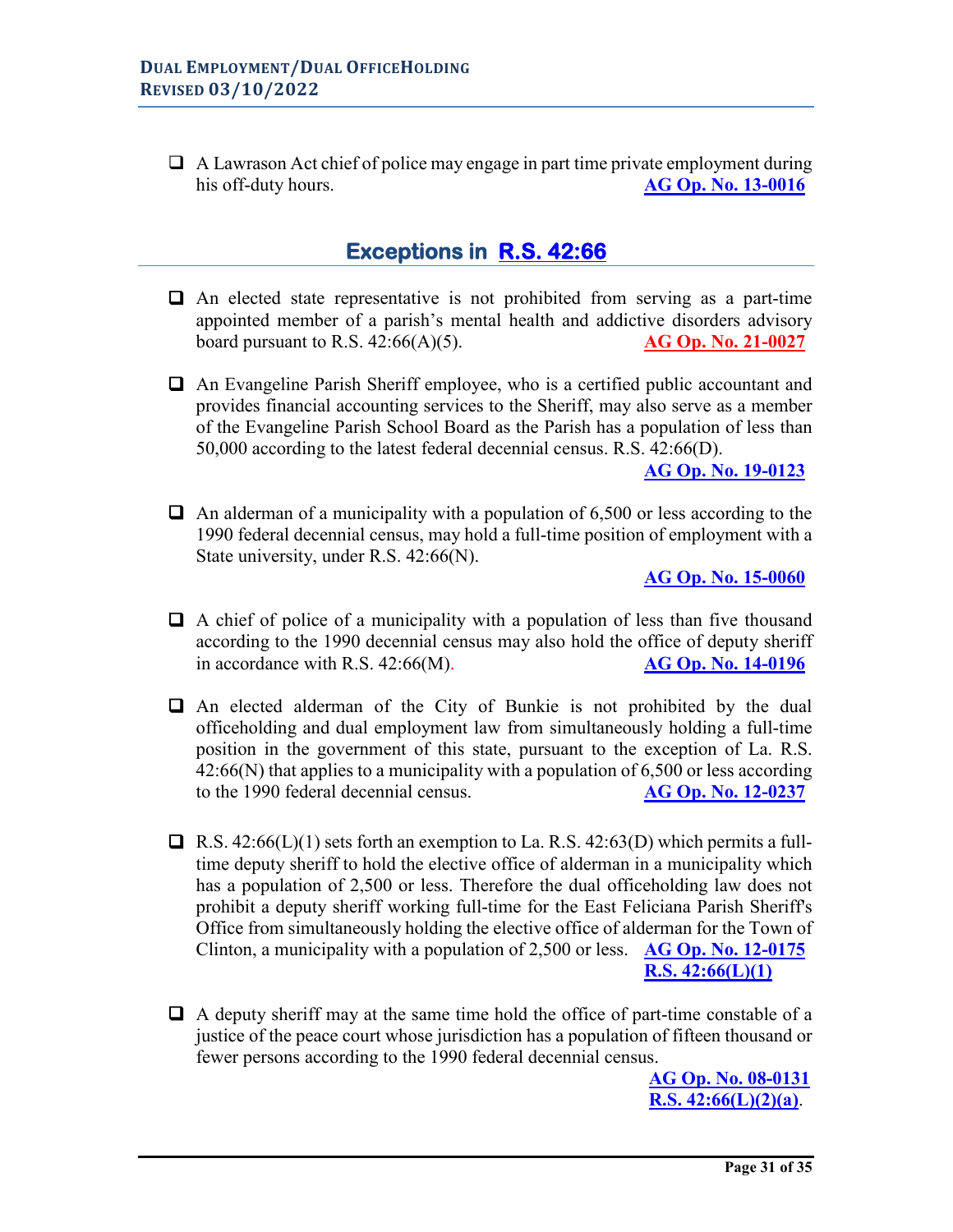$\Box$  A deputy sheriff may at the same time hold the office of part-time constable of a justice of a peace court whose jurisdiction has a population of fifteen thousand or fewer persons according to the 1990 federal decennial census.

"A constable holds local elective office. R.S. 42:63(D) generally prohibits a person holding an elective office in a political subdivision of the state from holding at the same time a full-time appointive office. Because you work as a full-time deputy sheriff, R.S. 42:63(D) would initially prevent you from holding at the same time any elective office.

However, the law provides an exemption from the prohibition of R.S. 42:63(D) which is applicable in your case. R.S.  $42:66(L)(2)(a)$  states:

(2)(a) Nothing in this Part shall be construed to prohibit a deputy sheriff from holding the office of part-time constable of a justice of the peace court whose jurisdiction has a population of fifteen thousand or fewer persons according to the 1990 federal decennial census, or from holding the office of part-time constable or part-time marshal of a city court in a municipality with a population of ten thousand or fewer persons according to the 1990 federal decennial census, provided such person held both the office of deputy sheriff and the office of constable or marshal prior to January 1, 1997.

If you are in fact elected to the office of a part-time constable of a justice of the peace court whose jurisdiction has a population of fifteen thousand of fewer persons according to the 1990 federal decennial census, you would be allowed to continue to serve as a full-time deputy sheriff." **[AG Op. No. 08-0182](https://links.lla.la.gov/go.nsf/getAGO?OpenAgent&agokey=08-0182)**

 $\Box$  The dual officeholding provisions do not prevent a deputy sheriff from holding the elected office of mayor of a municipality which has a population of two thousand five hundred or less according to the latest federal decennial census.

"You have asked this office to advise if you may maintain your position as deputy sheriff in Tensas Parish should you be elected Mayor of the municipality of Newellton.

The population of Newellton is less than two thousand five hundred, according to the latest federal decennial census. For this reason, the exemption contained in R.S. 42:66(L)(1) is applicable to your circumstances and states:

L. (1) Nothing in this Part shall be construed to prevent a deputy sheriff from holding the office of either mayor or alderman of a municipality, provided such municipality has a population of two thousand five hundred or less, according to the latest federal decennial census.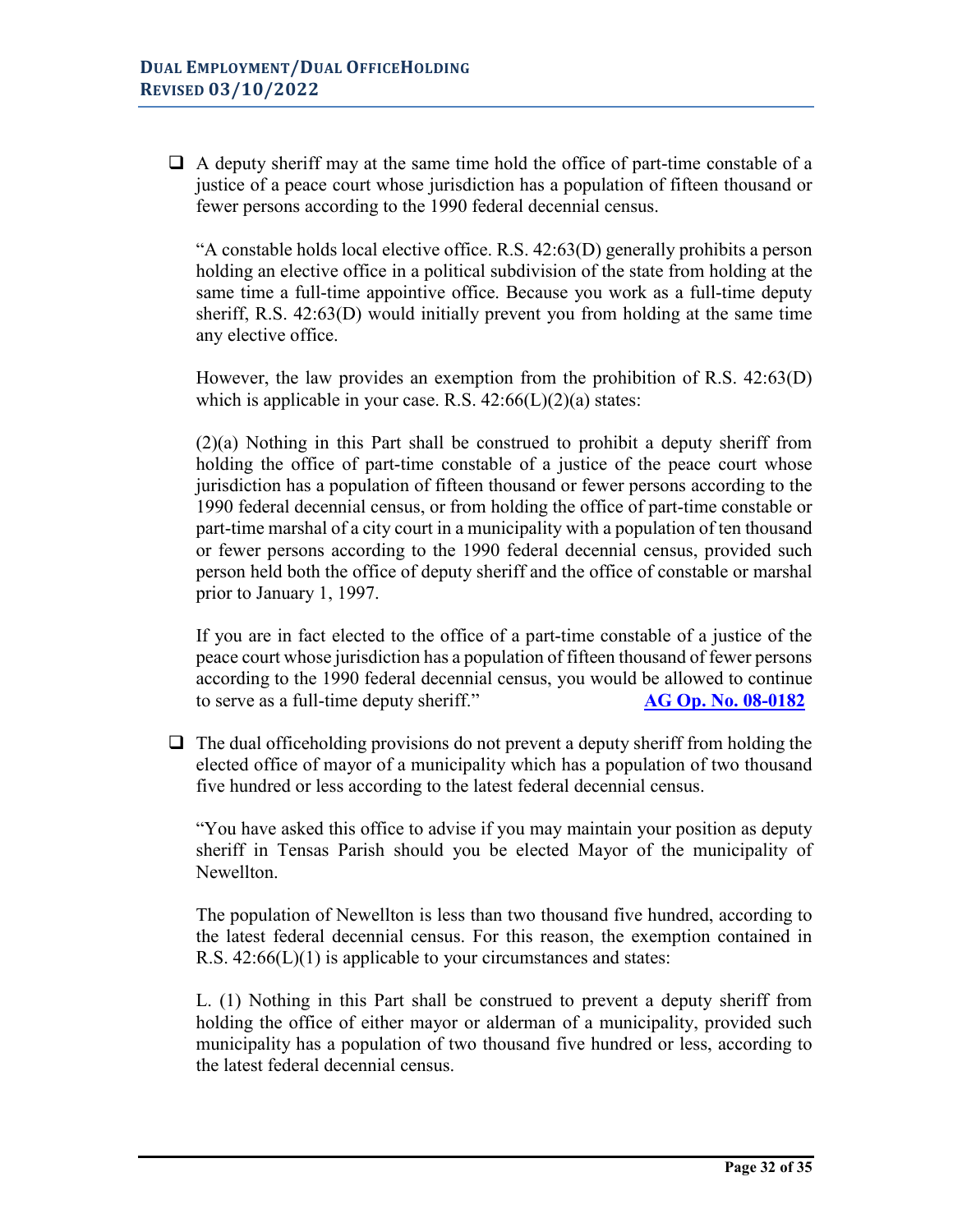R.S. 42:66(L)(1) exempts you from the prohibitions of the Dual Officeholding and Dual Employment Laws, R.S. 42:61, *et seq*. Thus, you may continue in your position as deputy sheriff if you are elected the Mayor of Newellton."

**AG [Op. No. 07-0234](https://links.lla.la.gov/go.nsf/getAGO?OpenAgent&agokey=07-0234)**

 $\Box$  Exemption in the state law permits an elected alderman to maintain state employment.

"While R.S. 42:63(D) prohibits one from holding local elective office and state employment, R.S. 42:66(N) provides an exemption applicable in the instant matter:

(N) Nothing in the Part shall be construed to prohibit a person holding employment in the government of the state from holding at the same time an elective office in the government of a municipality of this state with a population of less than six thousand five hundred according to the 1990 federal decennial census, unless the particular nature of such employment in combination with the duties and interest of such elective office is incompatible as provided in this Part or is found to be adverse to the public interest as set forth in R.S. 42:61.

The Town of Gibsland is a municipality with a population of less than six thousand. Because of the exemption of R.S. 42:66(N), the person of interest here may serve as elected alderman while maintaining her state employment with DHH."

> **[AG Op. No. 06-0290](https://links.lla.la.gov/go.nsf/getAGO?OpenAgent&agokey=06-0290) [R.S. 42:66\(N\)](http://www.legis.la.gov/Legis/Law.aspx?d=99500)**

## **Incompatible Offices**

- A municipality may not appoint its own mayor to serve on the board of commissioner of a fire protection district; as such appointment is prohibited under the Dual Officeholding and Dual Employment Laws. Another municipality may however appoint the mayor to serve on the board of commissioners for the fire protection district. **[AG Op. No. 14-0189](https://links.lla.la.gov/go.nsf/getAGO?OpenAgent&agokey=14-0189)**
- $\Box$  It constitutes an impermissible conflict for a police officer to simultaneously serve as a member of the indigent defender board.

"Here it is important to note that the placement of a law enforcement officer on the indigent defender board would constitute a conflict under LSA-R.S. 42:61. Law enforcement officers work to find and ultimately help convict criminals. It would pose a conflict of interest to require such a person to take part in the defense of a suspect, possibly causing the destruction of his own work. The other obvious danger is that the officer would, in general, be biased and therefore unable to provide assistance to the indigent.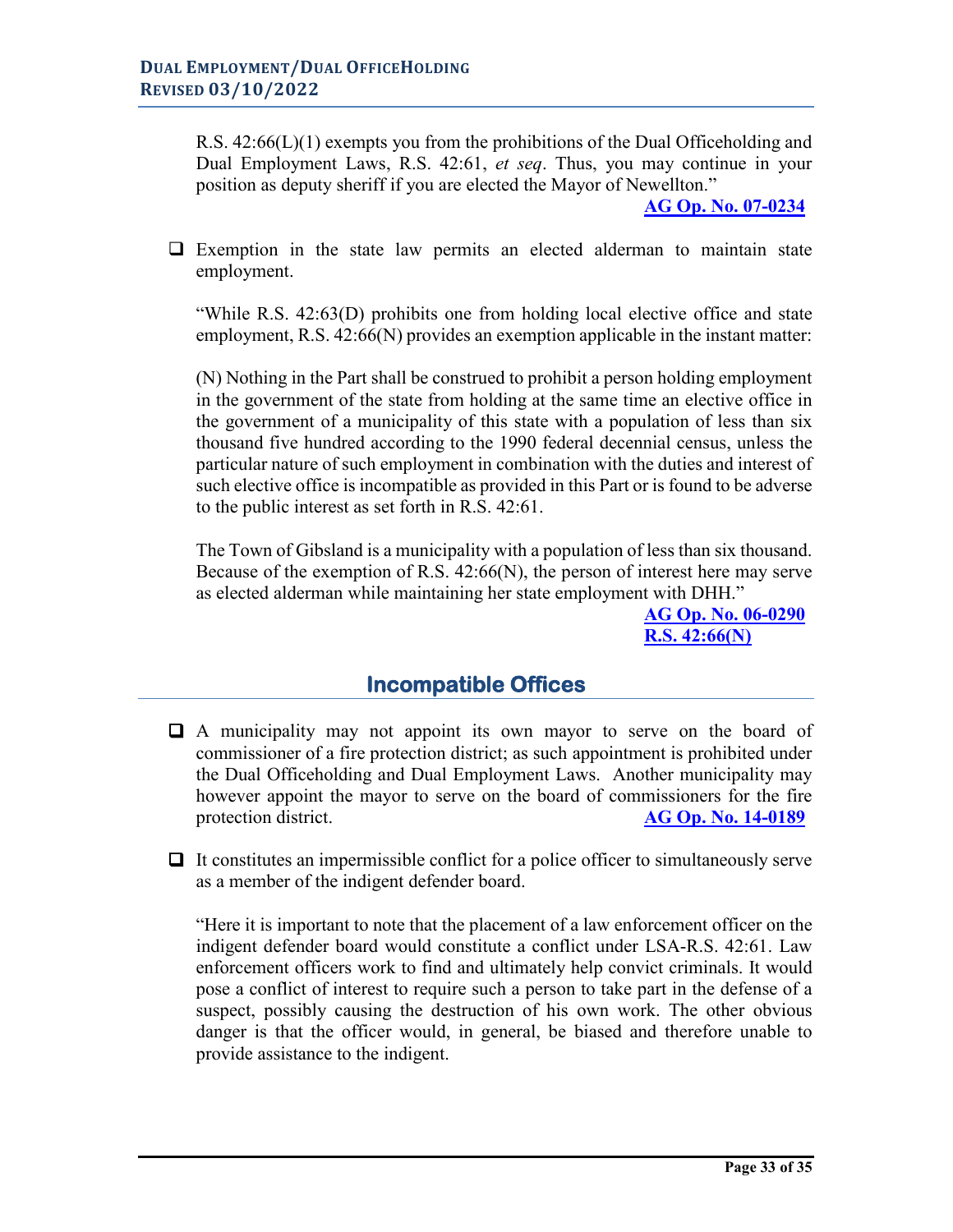Further support for this argument is found in LSA-R.S. 42:64 concerning incompatible offices:

C. No other combination of offices or employments shall be deemed to be incompatible unless the powers, functions, or duties are found to be adverse to the public interest as set forth in Section 61 of this Part. (Emphasis added)."

**AG Op. No. 95-0289**

 $\Box$  Elected councilman for the City of Westwego may not at the same time hold the position of municipal department head.

"The distinction between an appointive office and an employment is that the appointive office is a position that is established or specifically authorized by the constitution, statutes, home rule charter provisions or ordinances of a municipality or parish. While R.S. 42:63 does not prohibit a local elected official from holding a *part-time* appointive office in the same political subdivision in which he is elected, the positions may still be deemed incompatible under the provisions of R.S. 42:64:

§ 64. Incompatible offices

A. In addition to the prohibitions otherwise provided in this Part, no other offices or employments shall be held by the same person in combination if any of the following conditions are found to pertain and these prohibitions shall exist whether or not the person affected by the prohibition exercises power in conjunction with other officers:

\* \* \*

(4) The incumbent of one office, whether or not in conjunction with fellow officers, or employment is required by law to execute orders and follow directions given by the incumbent of the other office or employment.

(5) One office, whether or not in conjunction with fellow officers, or employment is charged with auditing the accounts of or approving the budget of the other position.

(6) Funds received by one office or employment are deposited with or turned over to the other office or position.

Under R.S. 42:64, a Westwego councilman may not hold a position as Westwego department head, because he would be charged with approving the budget of the department head position in his capacity as councilman." **AG [Op. No. 08-0106](https://links.lla.la.gov/go.nsf/getAGO?OpenAgent&agokey=08-0106)**